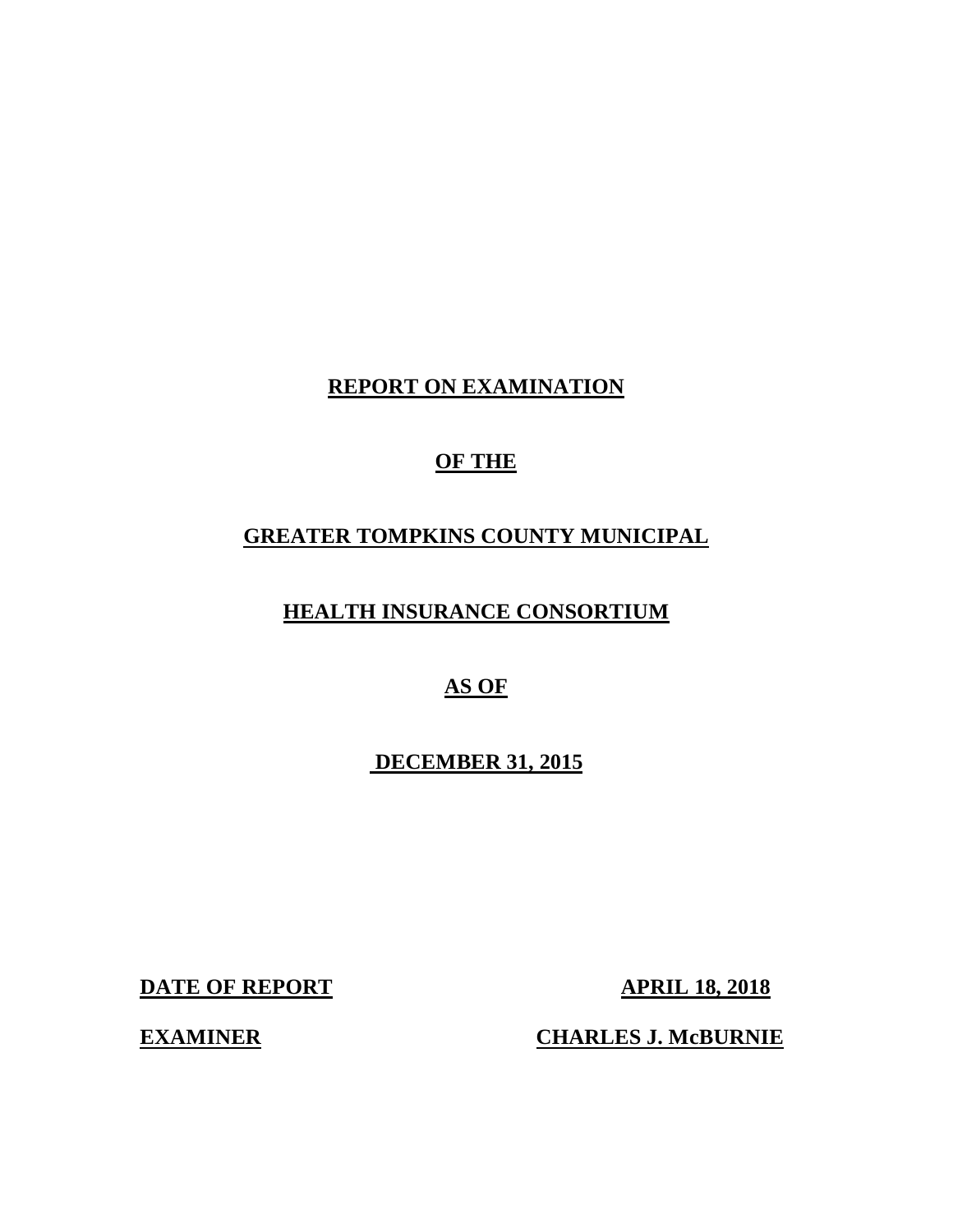## **TABLE OF CONTENTS**

| <b>ITEM NO.</b>  |                                                               | PAGE NO.       |
|------------------|---------------------------------------------------------------|----------------|
| 1.               | Scope of the examination                                      | $\overline{2}$ |
| 2.               | Description of the Plan                                       | 4              |
|                  | A. Corporate governance                                       | 5              |
|                  | B. Territory and plan of operation                            | 9<br>9         |
|                  | C. Stop-loss coverage<br>D. Administrative service agreements | 9              |
|                  | E. Consultants                                                | 11             |
|                  | F. Conflict of interest                                       | 11             |
| 3.               | <b>Financial statements</b>                                   | 12             |
|                  | A. Balance sheet                                              | 13             |
|                  | B. Statement of revenue and expenses and surplus              | 14             |
| $\overline{4}$ . | Claims payable                                                | 15             |
| 5.               | Market conduct activities                                     | 16             |
|                  | A. Claims processing                                          | 16             |
|                  | <b>B.</b> Utilization review                                  | 17             |
|                  | C. Record retention                                           | 18             |
| 6.               | Compliance with prior report on examination                   | 19             |
| 7.               | Summary of comments and recommendations                       | 21             |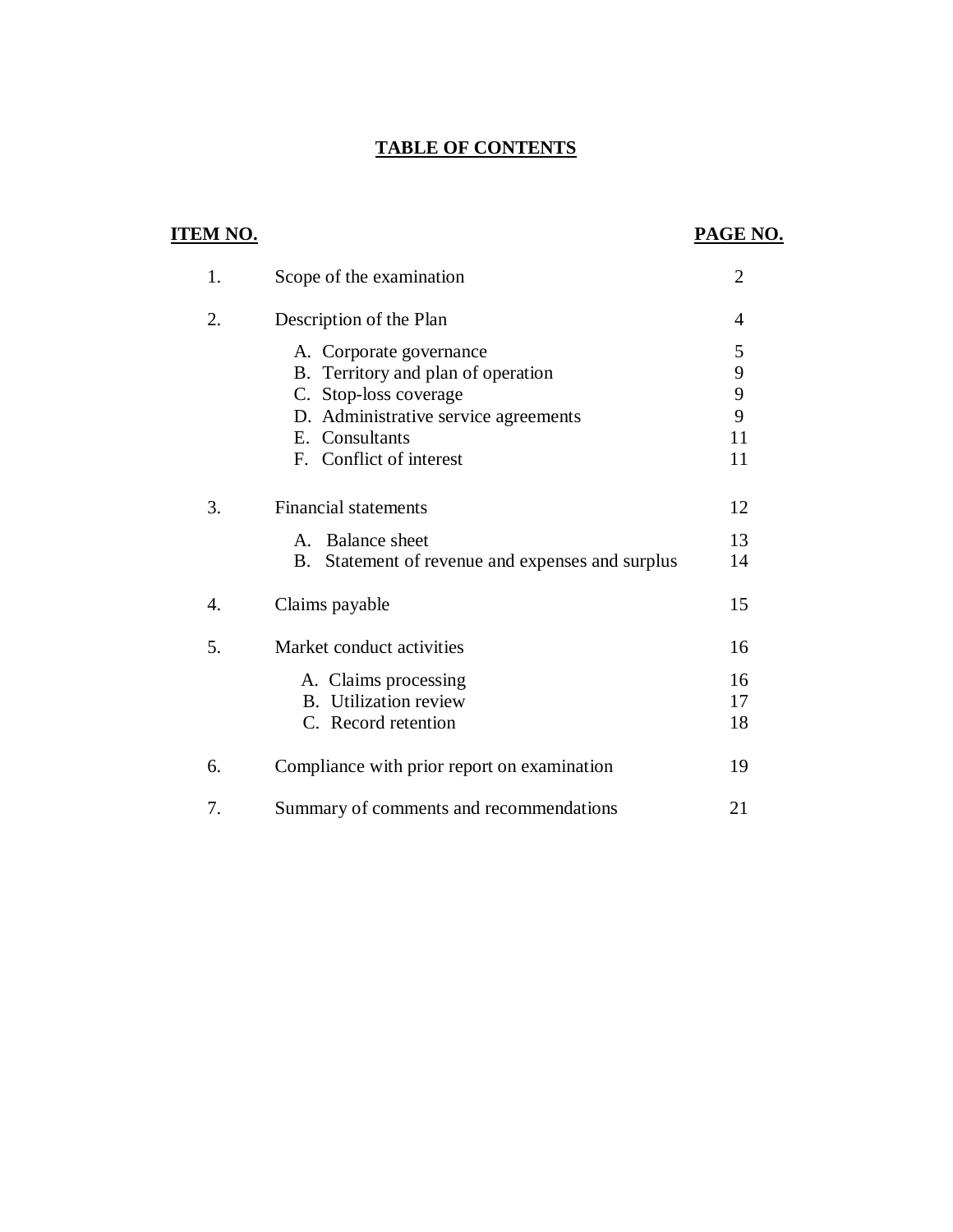

# NEW YORK STATE DEPARTMENT<sub>of</sub><br>FINANCIAL SERVICES

Andrew M. Cuomo National Andrew Maria T. Vullo National Andrew Maria T. Vullo National Andrew Maria T. Vullo Governor Superintendent and Superintendent and Superintendent and Superintendent and Superintendent and Superintendent and Superintendent and Superintendent and Superintendent and Superintendent and Superintendent and Supe

## April 18, 2018

 Honorable Maria T. Vullo Superintendent of Financial Services Albany, New York 12257

Madam:

 Pursuant to the requirements of the New York Insurance Law and acting in accordance with the instructions contained in Appointment Number 31505, dated July 7, 2016, attached hereto, I have made an examination into the condition and affairs of Greater Tompkins County Municipal Health Insurance Consortium, a municipal cooperative health benefit plan certified pursuant to the provisions of Article 47 of the New York Insurance Law, as of December 31, 2015, and respectfully submit the following report thereon.

 The examination was conducted at the administrative office of Greater Tompkins County Municipal Health Insurance Consortium located at 125 East Court Street, Ithaca, New York.

 Wherever the designations the "Plan" or "GTCMHIC" appear herein, without qualification, they should be understood to indicate the Greater Tompkins County Municipal Health Insurance Consortium.

 Wherever the designation the "Department" appears herein, without qualification, it should be understood to indicate the New York State Department of Financial Services.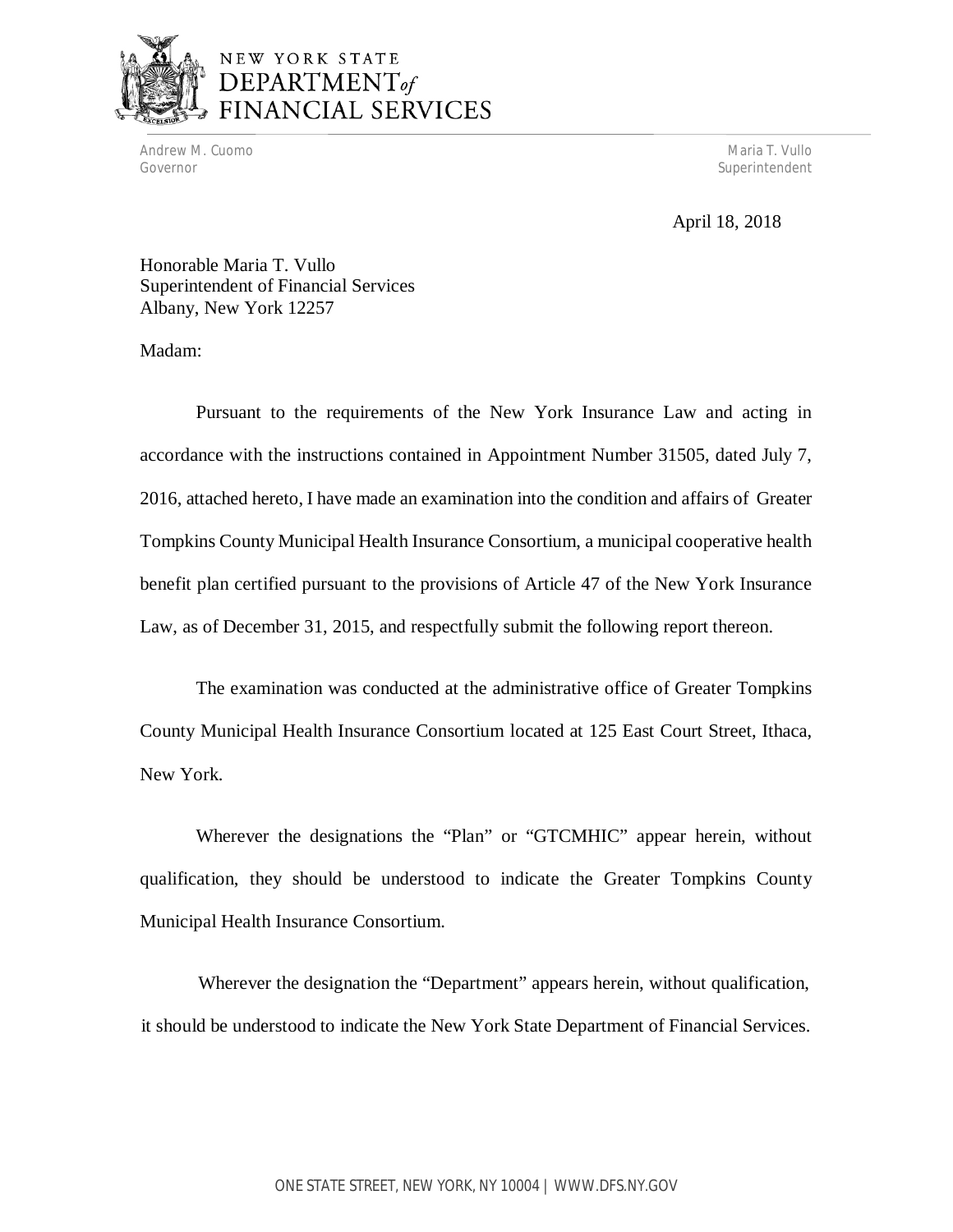### **1. SCOPE OF THE EXAMINATION**

 The previous examination was conducted as of December 31, 2011. This examination of the Plan was a combined (financial and market conduct) examination and covered the four-year period from January 1, 2012 through December 31, 2015. The financial component of the examination was conducted as a financial examination as defined in the National Association of Insurance Commissioners ("NAIC") *Financial Condition Examiners Handbook, 2016 Edition* (the "Handbook"). The examination was conducted observing the guidelines and procedures in the Handbook, and where deemed appropriate by the examiner, transactions occurring subsequent to December 31, 2015 were also reviewed.

 The financial portion of the examination was conducted on a risk-focused basis, which provides guidance for the establishment of an examination plan based on the examiner's assessment of risk in the Plan's operations and utilized that evaluation in formulating the nature and extent of the examination. The examiner planned and performed the examination to evaluate the Plan's current financial condition, as well as identify prospective risks that may threaten the future solvency of GTCMHIC.

 The examiner identified key processes, assessed the risks within those processes and assessed the internal control systems and procedures used to mitigate those risks. The examination also included an assessment of the principles used and significant estimates made by management, an evaluation of the overall financial statement presentation, and determined management's compliance with the Department's statutes and guidelines, generally accepted accounting principles, and annual statement instructions.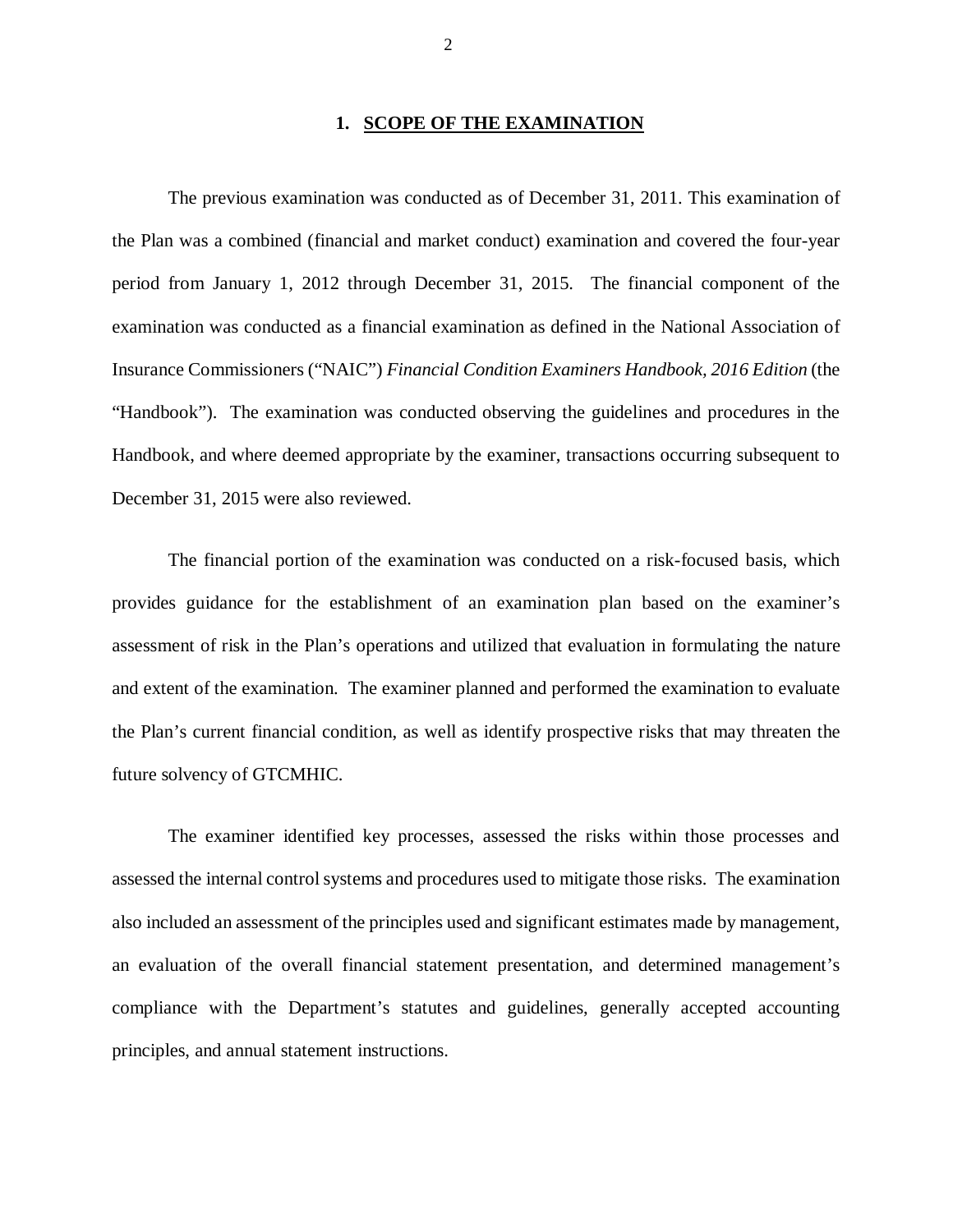Information concerning the Plan's organizational structure, business approach and control environment were utilized to develop the examination approach. The examination evaluated the Plan's risks and management activities in accordance with the NAIC's nine branded risk categories.

These categories are as follows:

- Pricing/Underwriting
- Reserving
- Operational
- Strategic
- Credit
- Market
- Liquidity
- Legal
- Reputational

The examination also evaluated the Plan's critical risk categories in accordance with the

NAIC's ten critical risk categories. These categories are as follows:

- Valuation/Impairment of Complex or Subjectively Valued Invested Assets
- Liquidity Considerations
- Appropriateness of Investment Portfolio and Strategy
- Appropriateness/Adequacy of Reinsurance Program
- Reinsurance Reporting and Collectability
- Underwriting and Pricing Strategy/Quality
- Reserve Data
- Reserve Adequacy
- Related Party/Holding Company Considerations
- Capital Management

GTCMHIC was audited annually, for fiscal years 2012 through 2015, by the accounting

firm Insero & Co. CPAs, LLP (formerly Ciaschi, Dietershagen, Little, Mickelson & Company,

LLP). The Plan received an unmodified opinion in each of those years. Certain audit work papers

of Insero & Co. CPAs, LLP, were reviewed and relied upon in conjunction with this examination.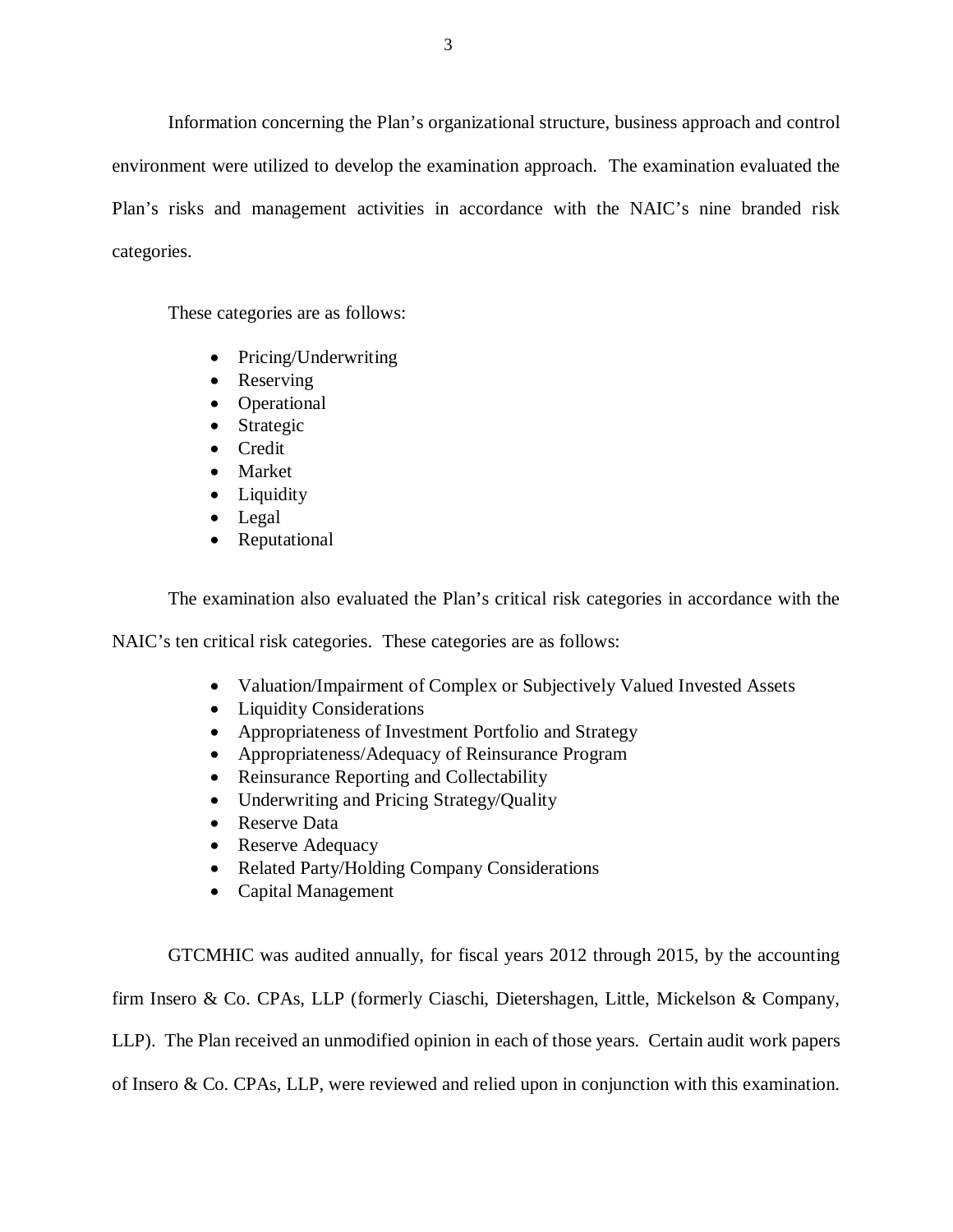This report on examination is confined to financial statements and comments on those matters which involve departures from laws, regulations or rules, or which require explanation or description.

 A review was also made to ascertain what action was taken by the Plan with regard to comments and recommendations contained in the prior report on examination. The results of the examiner's review are contained in Item No. 6 of this report.

### **2. DESCRIPTION OF THE PLAN**

 GTCMHIC is a New York Insurance Law Article 47 municipal cooperative health benefit plan that began its operations in 2011 with thirteen participating municipalities. With the addition of the City of Cortland, the Town of Lansing, the Town of Willet, and the Village of Homer between 2013 and 2015, the Plan had seventeen participating municipalities as of December 31, 2015. As a subsequent event to the examination, on May 13, 2016, the Department was notified of three new participants to the Plan: the towns of Marathon, Truxton and Virgil. These three participants were first reported in the Plan's Quarterly Statement as of March 31, 2016.

 On October 1, 2010, the Plan was issued a certificate of authority by the Superintendent under Article 47 of the New York Insurance Law. Pursuant to such certificate of authority and in accordance with the Municipal Cooperative Agreement, each of the participants have agreed to share the costs and assume the liabilities for hospital, surgical, prescription drug, and major medical benefits provided to covered employees (and retirees) and their dependents under the Plan.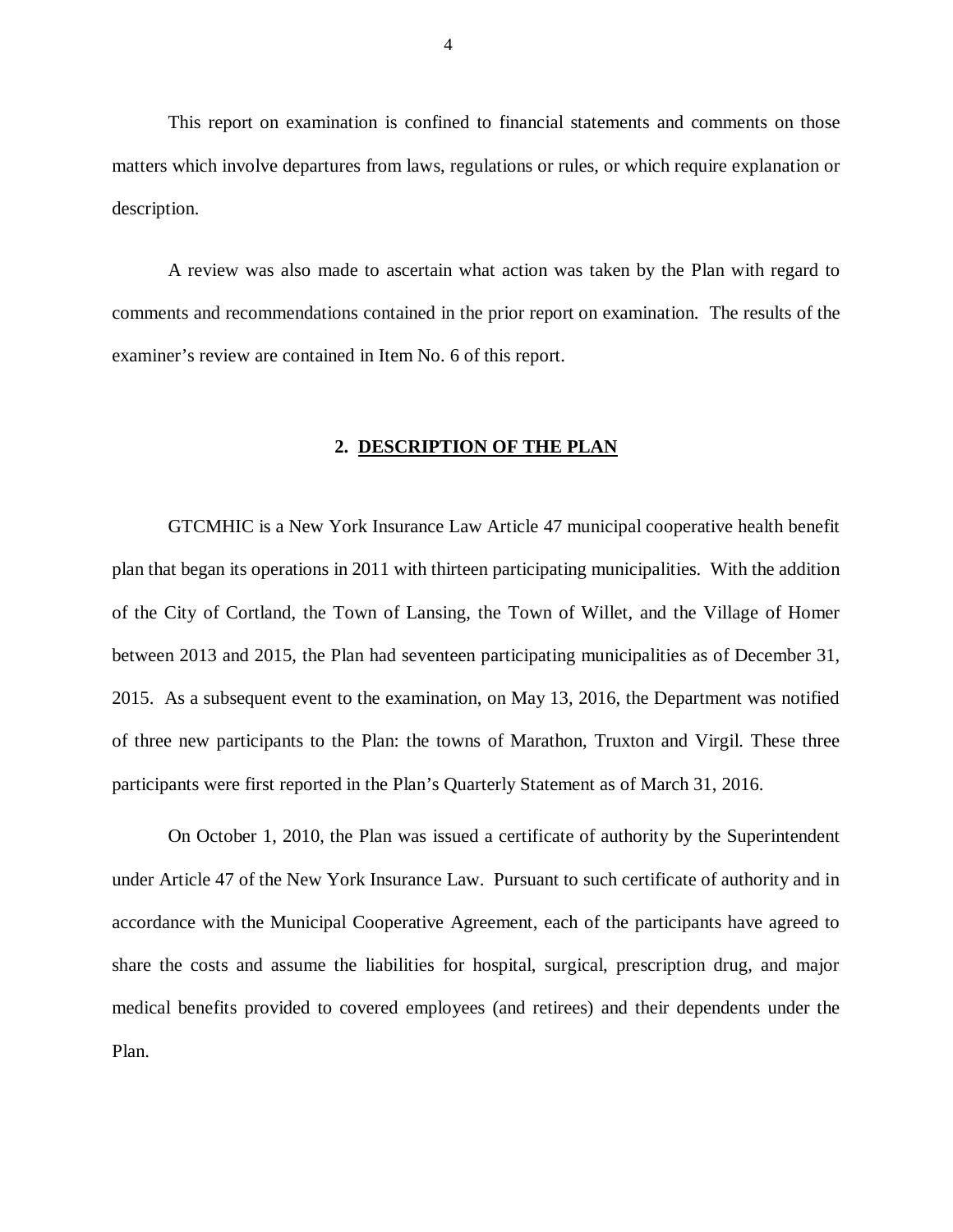As of December 31, 2015, the seventeen participating municipalities were as follows:

| City of Cortland        | Town of Ithaca            |
|-------------------------|---------------------------|
| City of Ithaca          | Town of Ulysses           |
| County of Tompkins      | Town of Willet            |
| <b>Town of Caroline</b> | Village of Cayuga Heights |
| Town of Danby           | Village of Dryden         |
| Town of Dryden          | Village of Groton         |
| Town of Enfield         | Village of Homer          |
| Town of Groton          | Village of Trumansburg    |
| Town of Lansing         |                           |

### A. Corporate Governance

 Pursuant to the Municipal Cooperative Agreement, management of the Plan is to be vested in a governing board, comprised of one representative from each participating municipality. The governing board of the Plan as of December 31, 2015 was as follows:

| Name and Residence | <b>Principal Affiliation</b> |
|--------------------|------------------------------|
| Mack Cook          | Director of Finance,         |
| Cortland, NY       | City of Cortland             |
| Alvin Doty, Jr.    | Town Supervisor,             |
| Marathon, NY       | Town of Willet               |
| Judy Drake         | Human Resources Director,    |
| Lansing, NY        | Town of Ithaca               |
| John Fracchia      | Town Board Member,           |
| Brooktondale, NY   | Town of Caroline             |
| Amy Guererri       | Commissioner of Personnel,   |
| Geneva, NY         | County of Tompkins           |
| Rordan Hart        | Village Trustee,             |
| Trumansburg, NY    | Village of Trumansburg       |
| Herb Masser        | Town Board Member,           |
| Ithaca, NY         | Town of Enfield              |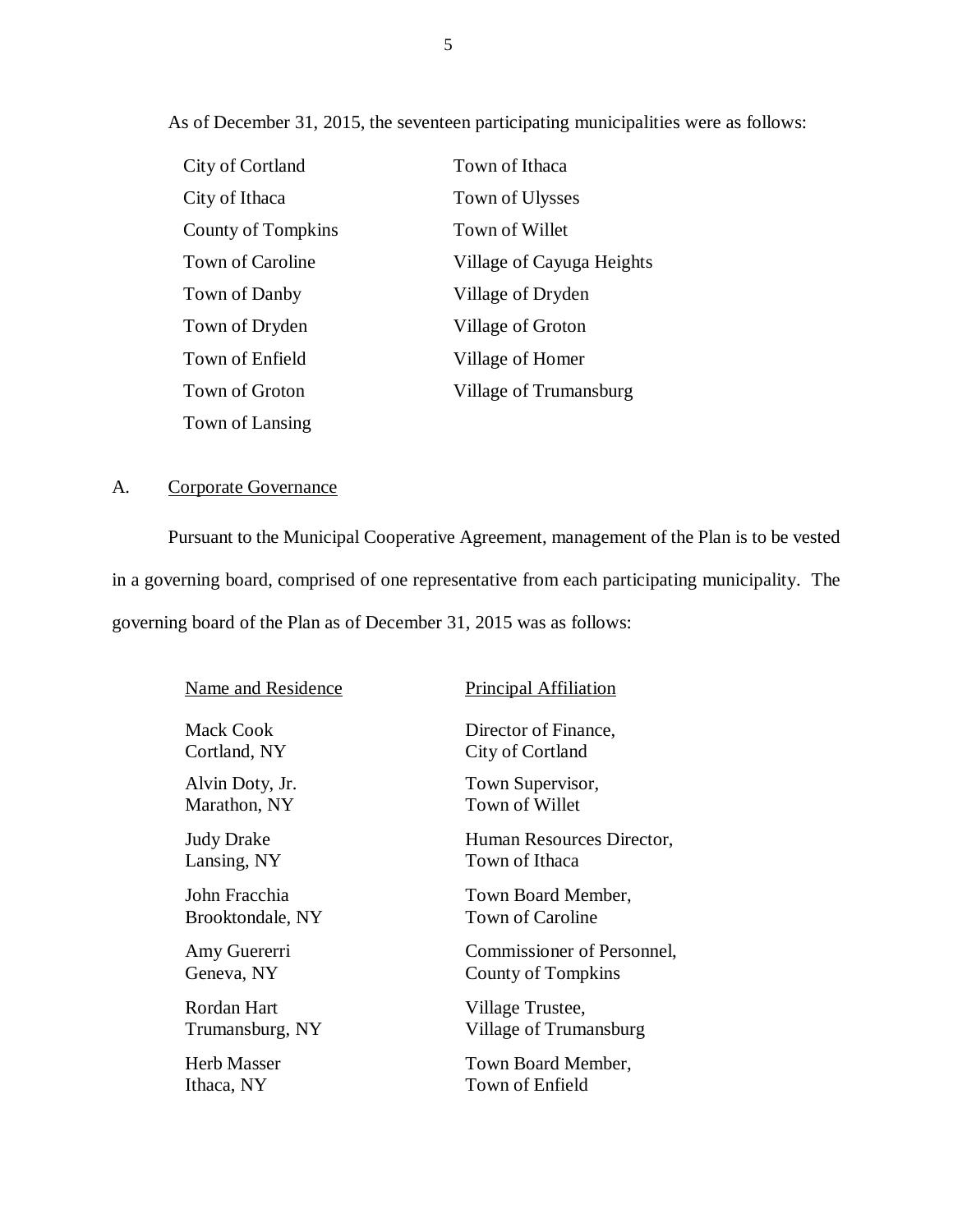| Name and Residence    | <b>Principal Affiliation</b> |
|-----------------------|------------------------------|
| <b>Kathy Miller</b>   | Town Supervisor,             |
| Lansing, NY           | Town of Lansing              |
| Michael Murphy        | Village Trustee,             |
| Dryden, NY            | Village of Dryden            |
| <b>Charles Rankin</b> | Village Clerk,               |
| Groton, NY            | Village of Groton            |
| <b>Peter Salton</b>   | Village Trustee,             |
| Ithaca, NY            | Village of Cayuga Heights    |
| Don Scheffler         | Town Supervisor,             |
| Groton, NY            | <b>Town of Groton</b>        |
| Laura Shawley         | Bookkeeper,                  |
| Candor, NY            | Town of Danby                |
| Genevieve Suits       | Village Mayor,               |
| Homer, NY             | Village of Homer             |
| Mary Ann Summer       | Town Supervisor,             |
| Dryden, NY            | Town of Dryden               |
| <b>Steven Thayer</b>  | City Comptroller,            |
| Ithaca, NY            | City of Ithaca               |
| Nancy Zahler.         | Town Board Member,           |
| Trumansburg, NY       | Town of Ulysses              |

of the examination period. The board of directors held an annual meeting between October 3rd and October  $15<sup>th</sup>$  of each year within the period of examination. The board of directors met no more frequently than on a quarterly basis during each year

 The minutes of all meetings of the board were reviewed. Such meetings were generally well attended; however, it was noted that three board members failed to attend at least one-half of such board meetings they were eligible to attend.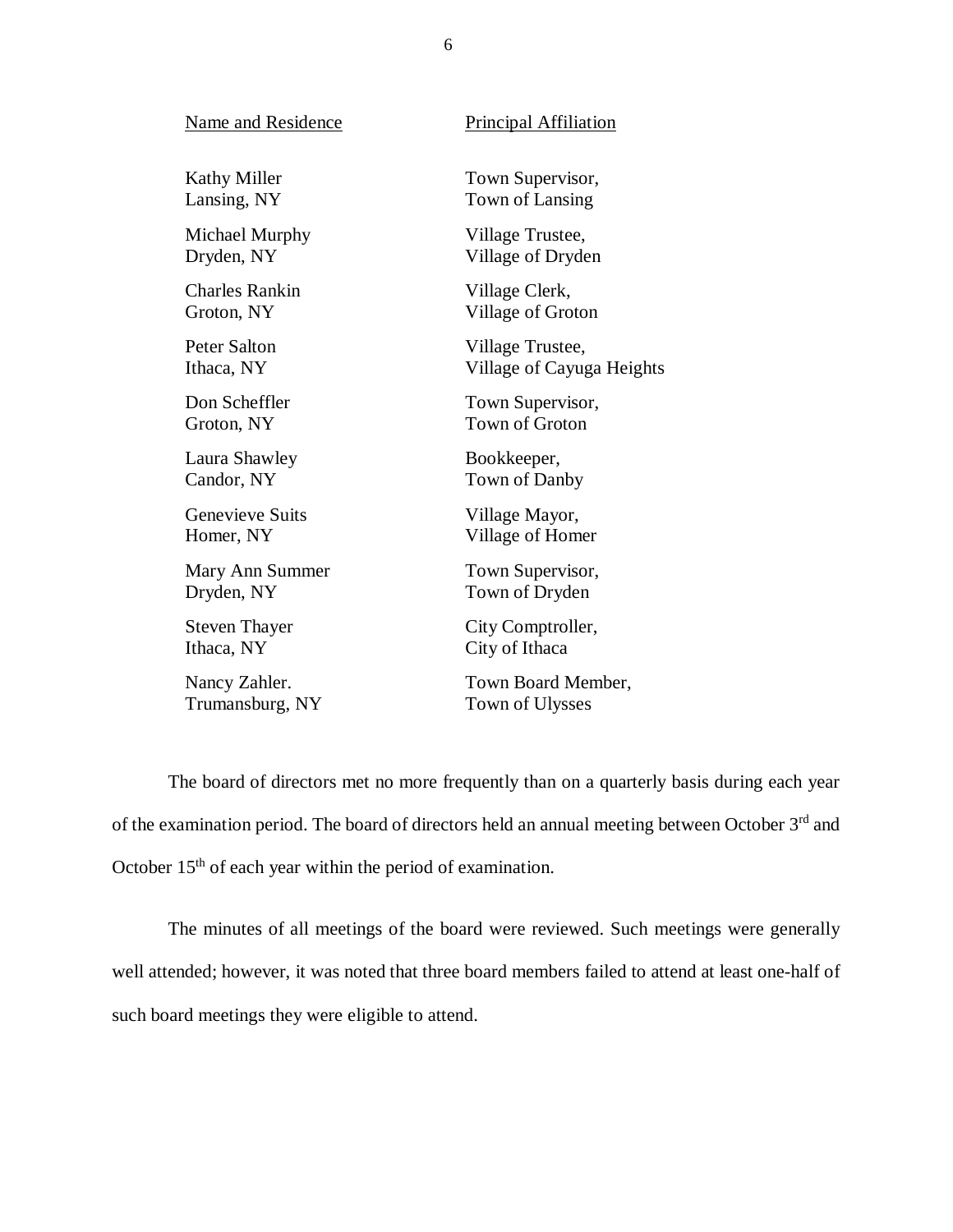Members of the board have a fiduciary responsibility and must evince an ongoing interest in the affairs of the Plan. It is essential that board members attend meetings consistently and set forth their views on relevant matters so that appropriate decisions may be reached by the board.

 It is recommended that the board members who are unable or unwilling to consistently attend meetings resign or be replaced.

Section 4709 of the New York Insurance Law states in part:

 "(a) The governing board of the municipal cooperative health benefit plan shall deliver or cause to be delivered the plan document to all participating municipal corporations and to unions which are the exclusive collective bargaining representatives of employees covered by the plan and the summary plan description to every employee or retiree of participating municipal corporations covered by the plan…"

 "(c) Conspicuously printed on the first page of the plan document and summary plan description, in at least ten point bold-face type, shall be the following statement: …

 This municipal cooperative health benefit plan is not a licensed insurer. It operates under a more limited certificate of authority granted by the superintendent of financial services. Municipal corporations participating in the municipal cooperative health benefit plan are subject to contingent assessment liability."

A review of the plan document and summary plan description, "(GTCMHIC) Senior Plan

GTC SP – 001," indicated that said plan did not contain the wording required by Section 4709(c)

of the New York Insurance Law.

It is recommended that the Plan comply with Section 4709(c) of the New York Insurance

Law by including the required wording within its Plan Document and Summary Plan Description.

Section 4709(a) of the New York Insurance Law, cited above, establishes the requirement

that GTCMHIC distribute an approved Plan Document and Summary Plan Description that is

unique for each available benefit plan to members covered by such benefit plans. During the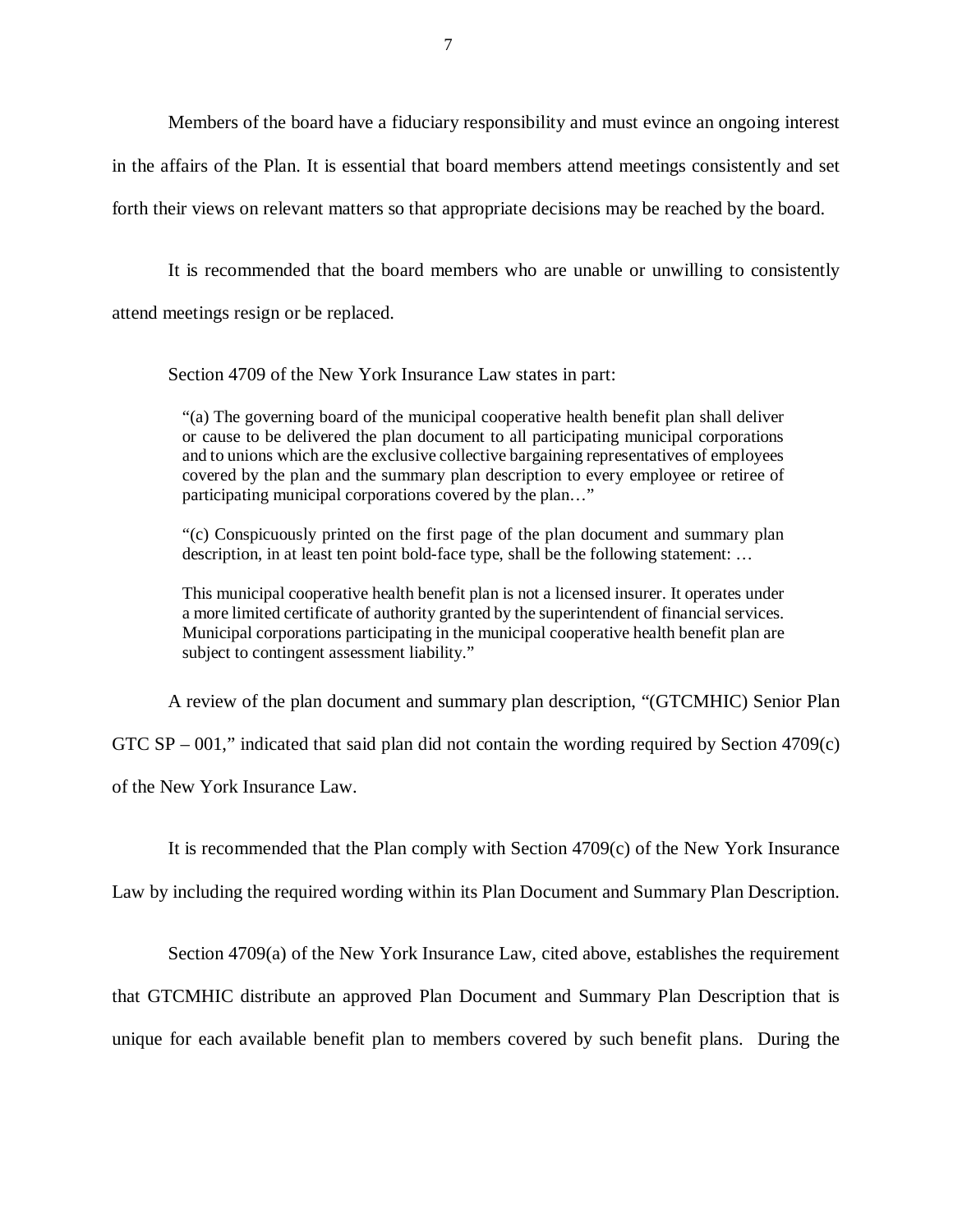examination, it was noted that such documents were available for retirees only. No such document was available for employees.

 It is recommended that the Plan comply with Section 4709(a) of the New York Insurance Law by preparing and having approved unique plan documents and summary plan descriptions for all eligible members, to include both retirees and employees.

The principal officers of the Plan as of December 31, 2015 were as follows:

| Judy Drake<br>Chairperson<br>Rordan Hart<br>Vice Chairperson                        | <b>Officers</b> | <b>Title</b>                                                |
|-------------------------------------------------------------------------------------|-----------------|-------------------------------------------------------------|
| <b>Steve Thayer</b><br>Rick Snyder<br>Treasurer<br><b>Chuck Rankin</b><br>Secretary | Donald Barber   | <b>Executive Director</b><br><b>Chief Financial Officer</b> |
|                                                                                     |                 |                                                             |

 and authorized him to receive service on a summons or other legal paper in any action, suit or proceeding arising out of any contract, agreement or transaction involving the Plan. The board of directors of the Plan designated John G. Powers, Esq. as the Attorney in-Fact,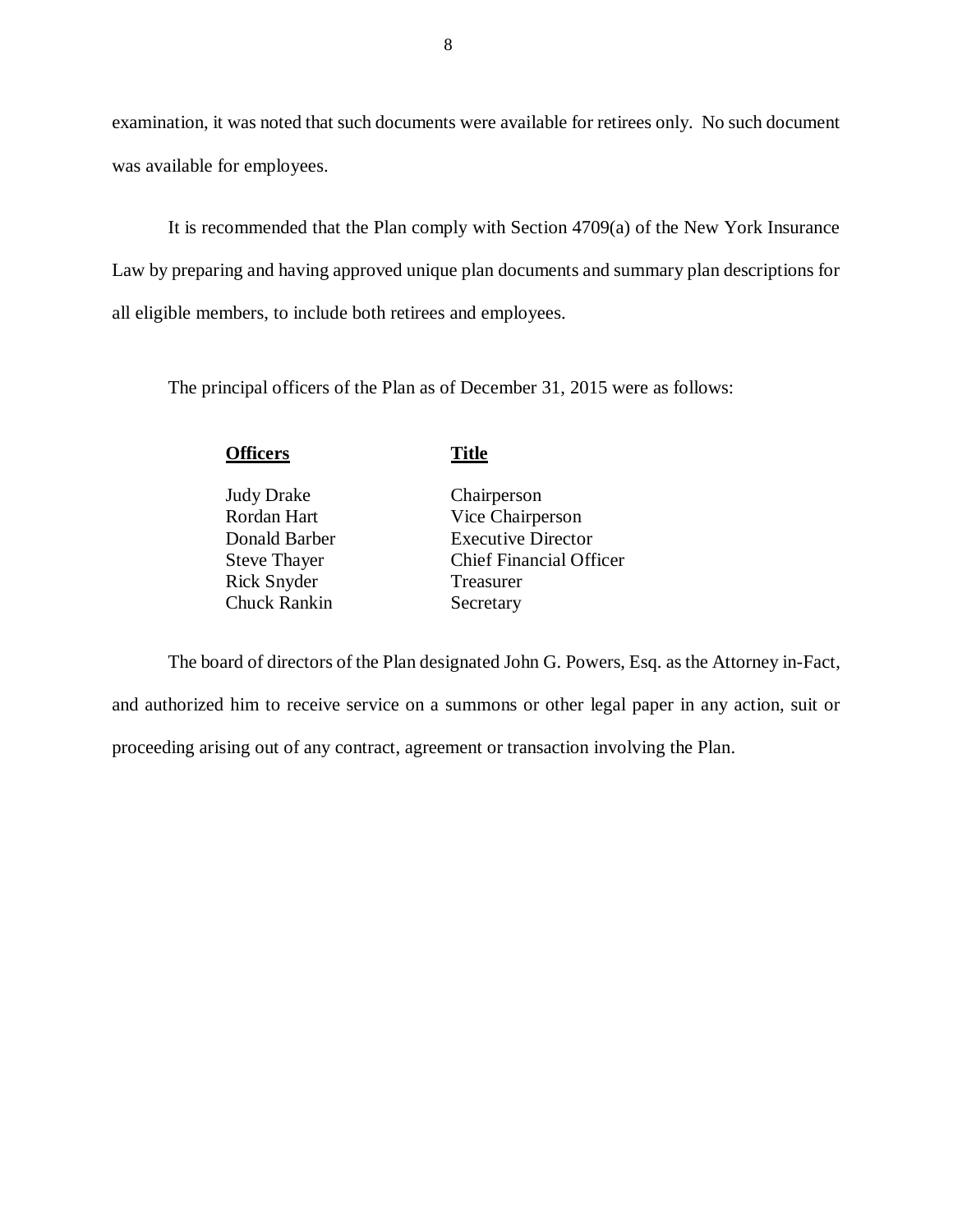## B. Territory and Plan of Operation

 The Plan provides hospital, medical and pharmacy benefits to eligible members and retirees of the participating municipalities in Tompkins County within New York State. Effective July 2015, service was also made available within the following six counties: Cayuga, Cortland, Tioga, Chemung, Schuyler, and Seneca.

 The Plan reported annual written premiums of \$37,587,353 for the calendar year ending December 31, 2015. The Plan's enrollment, as of December 31, 2015, was 2,294.

#### Stop-loss Coverage

 As required by Section 4707 of the New York Insurance Law, the Plan maintains both aggregate stop-loss coverage and specific stop-loss coverage. The issuer of such stop-loss coverage, HM Life Insurance Company of New York, is authorized in New York State. The following is a summary of the Plan's stop-loss coverage program as of December 31, 2015:

| <b>vpe</b>                 | Limits                                                                                                                                  |
|----------------------------|-----------------------------------------------------------------------------------------------------------------------------------------|
| Excess-of-loss (one layer) | 100% of excess of \$400,000 per member, per<br>contract year.                                                                           |
| Aggregate excess-of-loss   | \$1,000,000 excess of the annual aggregate<br>attachment point (125% of incurred claims)<br>expenses), for the current contract period. |

### D. Administrative Services Agreements

 The Plan entered into contractual agreements with the following vendors that provided various administrative services to the Plan: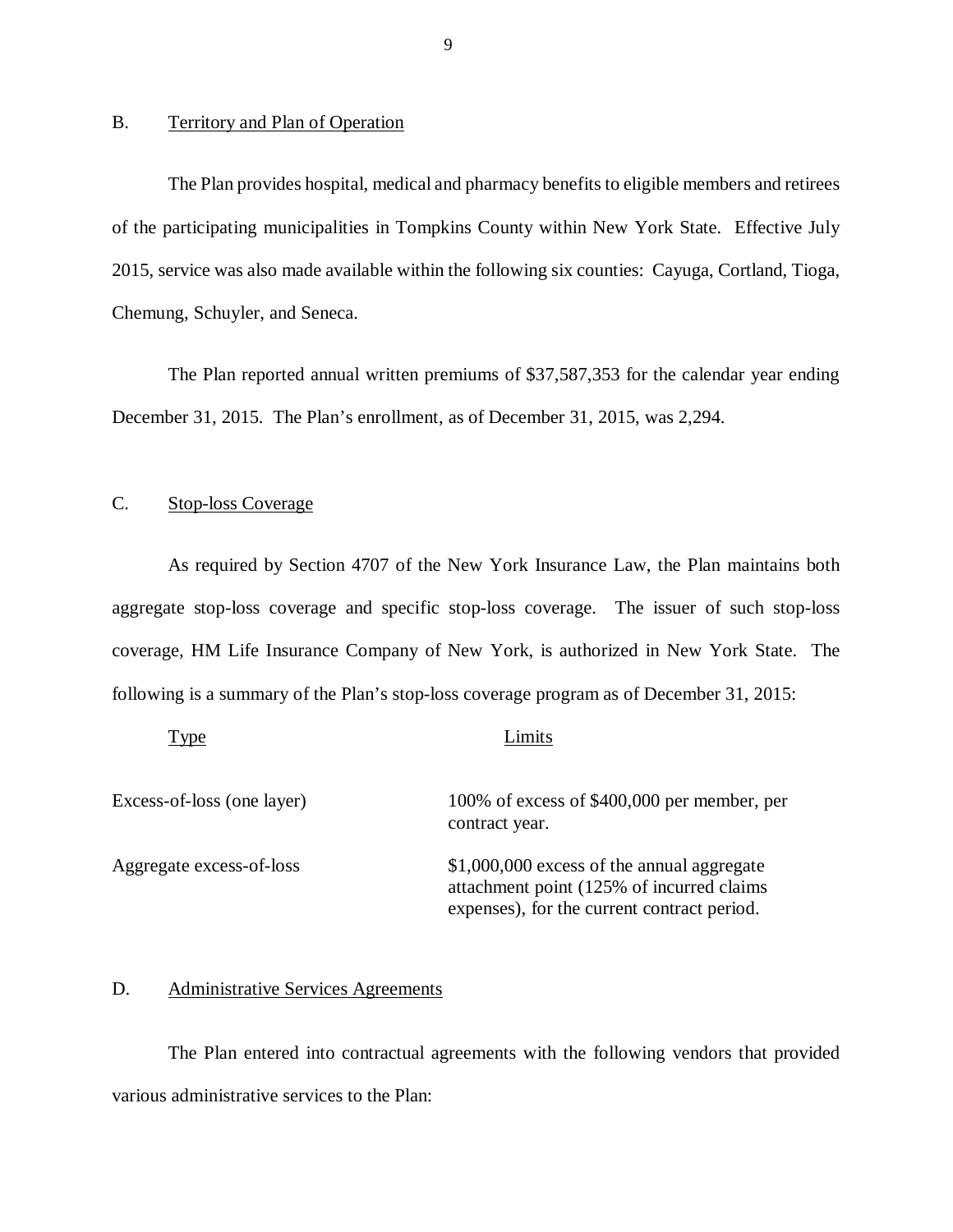## Medco Health Solutions, Inc.

 Effective January 1, 2011, Medco Health Solutions, Inc. ("Medco") provided prescription drug benefits programs and, in connection therewith, established networks of participating retail pharmacies to service the Plan's members. In addition, it operated a system for the processing, fulfillment and payment of claims for prescription drugs furnished by such pharmacies. Medco adjudicated the Plan's claims for prescription drug benefits in accordance with the applicable plan design.

## ProAct, Inc.

 Effective January 1, 2013, the Plan contracted with ProAct, Inc., a New York corporation with offices located at 6333 Route 298, East Syracuse, NY to replace Express Scripts/Medco as the Pharmacy Benefit Manager for the Plan. ProAct processes claims received from Participating Pharmacies and Plan Participants, determines whether such claims qualify for reimbursement in accordance with the terms of the applicable benefit plan and payment.

## Excellus Health Plan, Inc.

 Effective January 1, 2011, Excellus Health Plan, Inc., provided the following services to assist the Plan in the administration of medical and hospital claims under the benefit plans: claims processing and administrative services, the preparation and delivery of reports required under the agreement, medical review, managed care services (if applicable), use of its provider network, and arranging for the provision of benefits to participants who require covered services outside of the service area.

 Excellus Health Plan, Inc., prepared and provided to the Plan, as part of the service agreement, a monthly report of funds requested and received for payment of benefits under the benefit plan, annual claims utilization reports, annual accounting reports for the benefit plan, including an accounting of claims experience and reports containing information necessary to enable the Plan to comply with its ERISA and Internal Revenue Code ("Code") reporting and disclosure requirements.

## Armory Associates, LLC ("Armory")

 Effective February 16, 2016, GTCMHIC contracted with Armory Associates, LLC to provide the Plan with an annual demographic analysis of the Plan's current covered employees, retirees, and their dependents, and a review of incurred and paid claims for medical and prescription drug claims to determine the appropriate level of reserve funds necessary to fund GTCMHIC claims liabilities.

 Armory Associates, LLC, also provides GTCMHIC with an annual Actuarial Certification Statement that includes a statement of opinion regarding whether GTCMHIC's balance sheet, which includes provisions for an IBNR Reserve and Surplus Account, is in accordance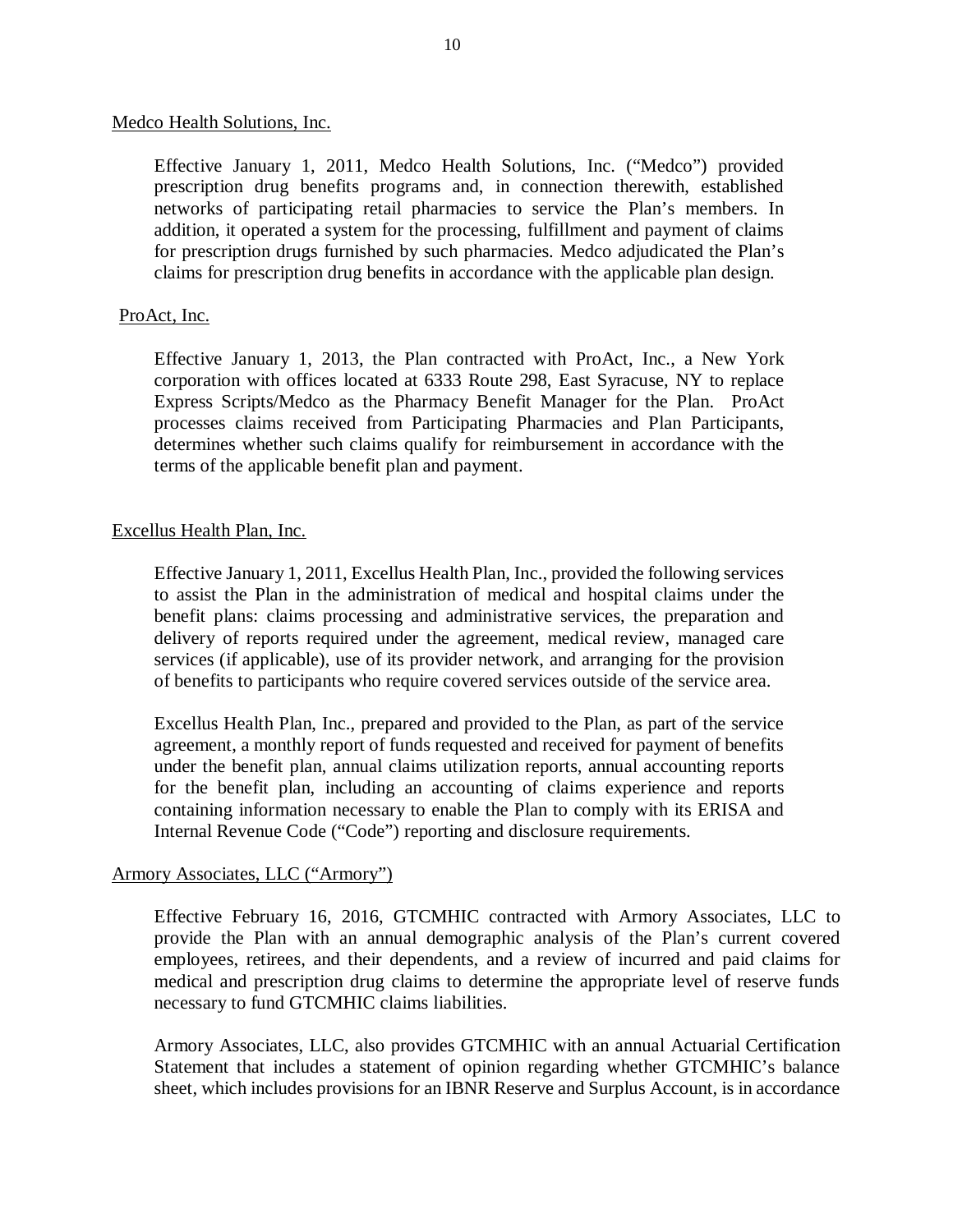with accepted actuarial standards consistently applied, is fairly stated in accordance with sound actuarial principles, and meets the requirements of the Laws of the State of New York.

## E. Consultants

## Locey & Cahill Consulting Services, LLC ("Locey & Cahill, LLC")

 Effective April 28, 2011, the Plan contracted with Locey & Cahill Consulting Services, LLC ("Locey & Cahill, LLC") to ensure that the Plan is in compliance with all applicable Federal and State Laws and Regulations, including the work associated with compliance with the Patient Protection and Affordable Care Act.

 Locey & Cahill, LLC also tracks all vendor contracts associated with the Greater Tompkins County Municipal Health Insurance Consortium's operations.

## Donald Barber, Executive Director ("Consultant")

 Effective July 1, 2016, the Plan entered into a consulting agreement with Donald Barber, the Plan's Executive Director.

 Mr. Barber coordinates, directs and evaluates the Plan's programs and operations to ensure that all services are performed efficiently and effectively. He also assures that the provisions of the Municipal Cooperative Agreement and New York Insurance Law Article 47, regarding the operation of the Consortium are observed and enforced. He attends board and committee meetings and reports any business interactions that take place with the Plan's providers.

#### $F_{\perp}$ Conflict of Interest

A review of the Plan's conflict of interest/code of ethics policies determined that the Plan's

board of directors, officers and key employees did not sign the existing conflict of interest forms.

For such policies to be effective, it is a good business practice to have board members and

senior officers sign the conflict of interest/code of ethics disclosure form at least annually.

It is recommended that, as a good business practice, the Plan's board members, officers

and key employees sign the established conflict of interest/code of ethics forms annually.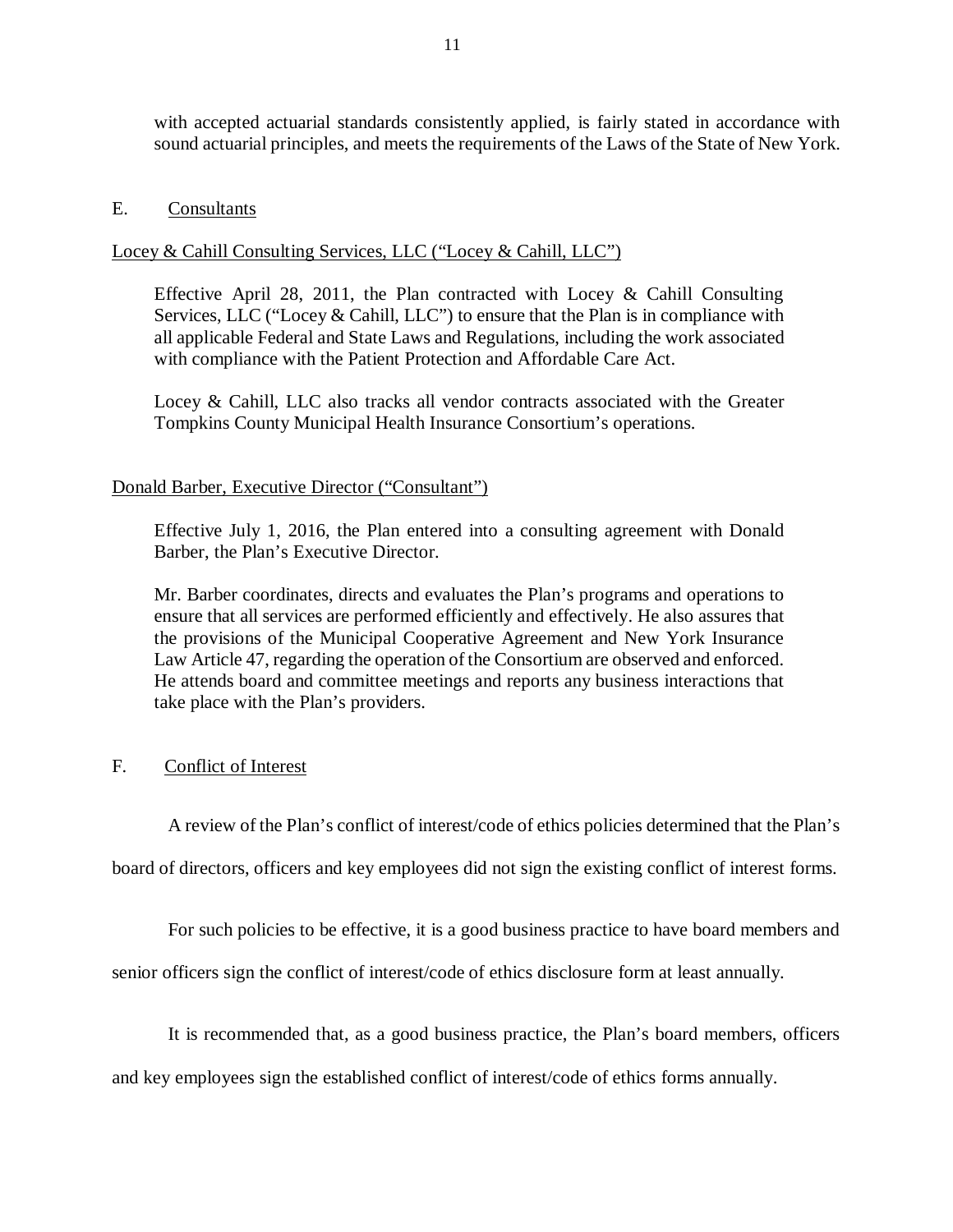### **3. FINANCIAL STATEMENTS**

 The following statements show the assets, liabilities and surplus as of December 31, 2015, as contained in the Plan's 2015 filed annual statement, a condensed summary of operations, and a reconciliation of the surplus account for each of the years under examination. The examiner's review of a sample of transactions did not uncover differences which would materially affect the Plan's financial reporting at December 31, 2015.

 The firm of Insero & Co. CPAs, LLP (formerly Ciaschi, Dietershagen, Little, Mickelson & Company, LLP) was retained by the Plan to audit the Plan's combined statements of financial position as of December 31, 2015, and the related statements of operations and surplus for the year then ended.

 Insero & Co., CPAs, LLP concluded that the statutory financial statements presented fairly, in all material respects, the financial position of the Plan at the respective audit dates. Balances reported in these audited financial statements were reconciled to the corresponding years' annual statements with no discrepancies noted.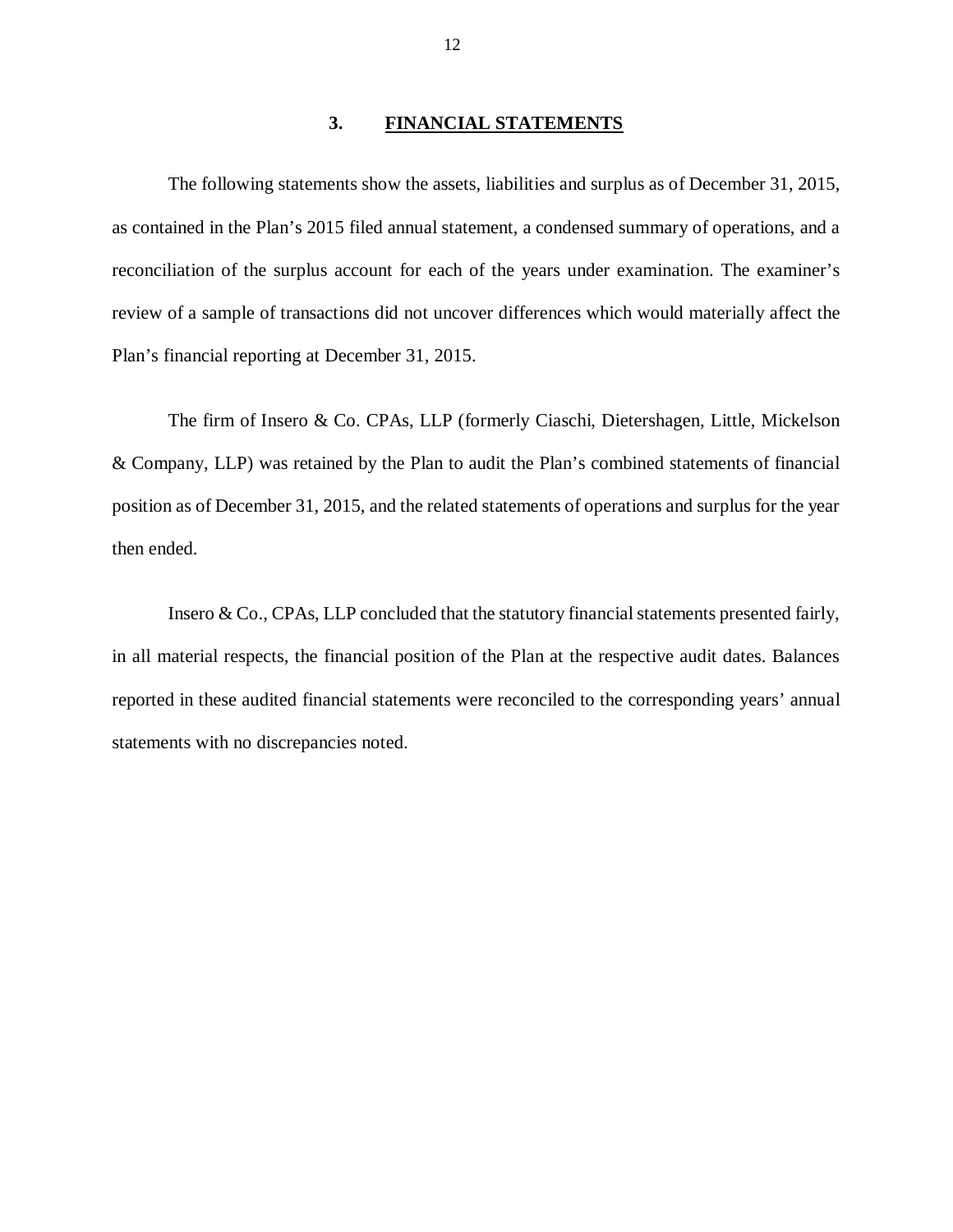#### A. **Balance Sheet**

## Assets

| Cash and cash equivalents           | \$15,353,516        |
|-------------------------------------|---------------------|
| Premium receivable                  | 46,866              |
| Amounts recoverable from            |                     |
| reinsurers                          | 13,035              |
| Restrictive cash                    | 6,213,006           |
| Excellus BCBS prepaid claims        | 527,500             |
| <b>Total assets</b>                 | \$22,153,923        |
| <b>Liabilities</b>                  |                     |
| Claims payable                      | \$3,631,889         |
| Accounts payable                    | 441,191             |
| Premiums received in advance        | 243,894             |
| Prepaid ancillary benefits premiums | 8,983               |
| <b>Total liabilities</b>            | \$4,325,957         |
| <b>Surplus</b>                      |                     |
| Assigned for Catastrophic Claims    | 1,050,000           |
| Rate stabilization reserve          | 1,513,287           |
| Unassigned funds (Surplus)          | 13,385,311          |
| Surplus per Section $4706(a)(5)$    | 1,879,368           |
| Total surplus                       | <u>\$17,827,966</u> |
| Total liabilities and surplus       | \$22,153,923        |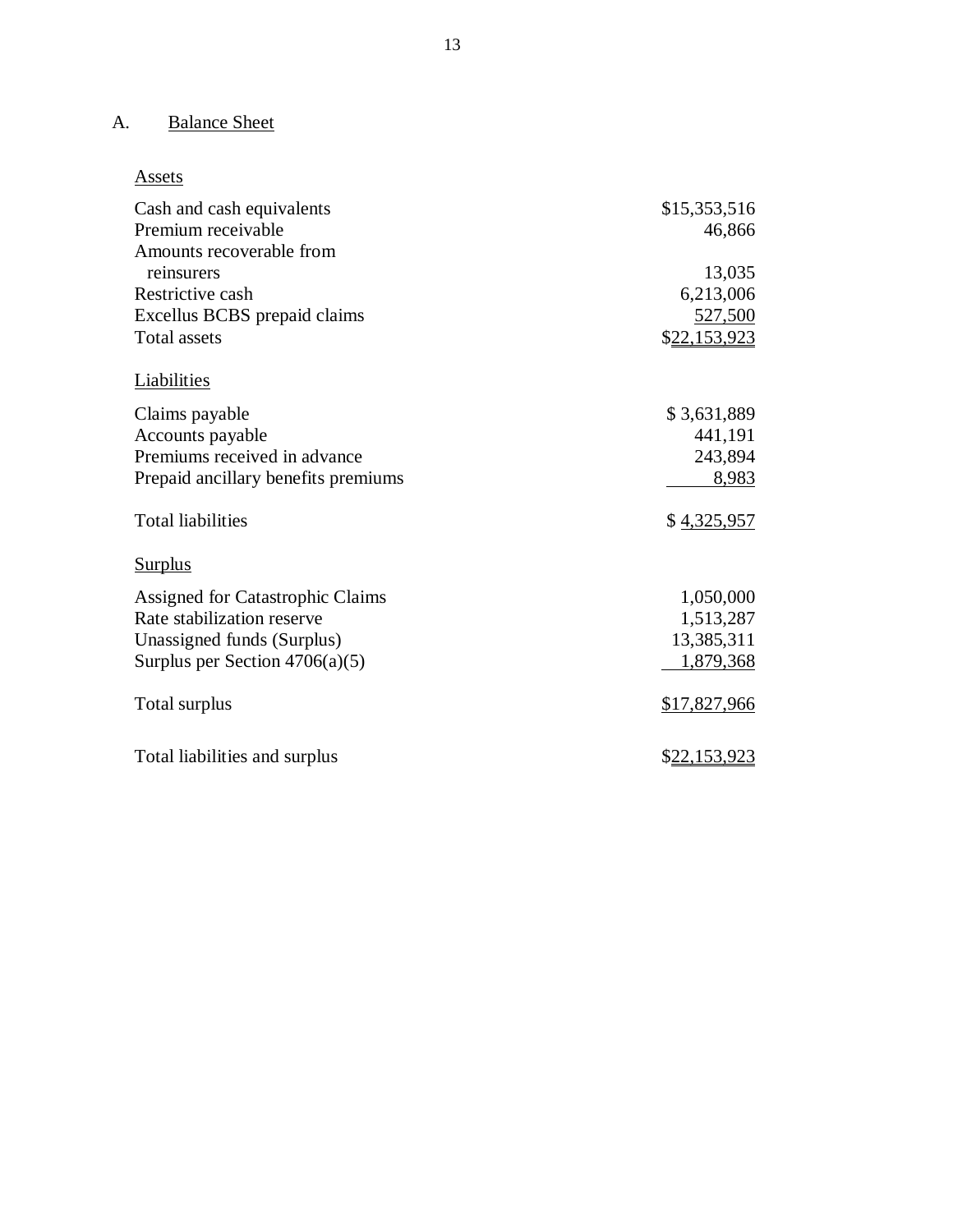#### $B<sub>r</sub>$ Statement of Revenue and Expenses and Surplus

 Surplus increased \$16,578,347 during the four-year examination period, January 1, 2012 through December 31, 2015, detailed as follows:

Revenue

| Premiums                                                 | \$119,743,718 |                  |
|----------------------------------------------------------|---------------|------------------|
| Prescription drugs*                                      | 16,990,128    |                  |
| Investment income                                        | 43,370        |                  |
| Non-health revenues                                      | 515,647       |                  |
| Total revenue                                            |               | \$137,292,863    |
| <b>Expenses</b>                                          |               |                  |
| Hospital and medical claims                              | \$83,256,451  |                  |
| Prescription drug claims                                 | 28,062,235    |                  |
| Aggregate write-ins for other                            |               |                  |
| expenses:                                                | 1,497,310     |                  |
|                                                          |               |                  |
| Claims subtotal                                          | \$112,815,996 |                  |
| Stop-loss recoveries                                     | 1,652,006     |                  |
|                                                          |               |                  |
| Net claims incurred                                      | 111,163,990   |                  |
|                                                          |               |                  |
| Administrative expenses<br>Aggregate write-ins for other | 7,042,268     |                  |
| expenses                                                 | 514,183       |                  |
|                                                          |               |                  |
| Total expenses                                           |               | 118, 720, 441    |
|                                                          |               |                  |
| Net income                                               |               | 18,572,422<br>\$ |

 \* Prescription drug coverage as reported in the statement is reflective of calendar years 2014 and 2015 only. Prior to those periods, the prescription drug premiums were included with medical and hospital premiums.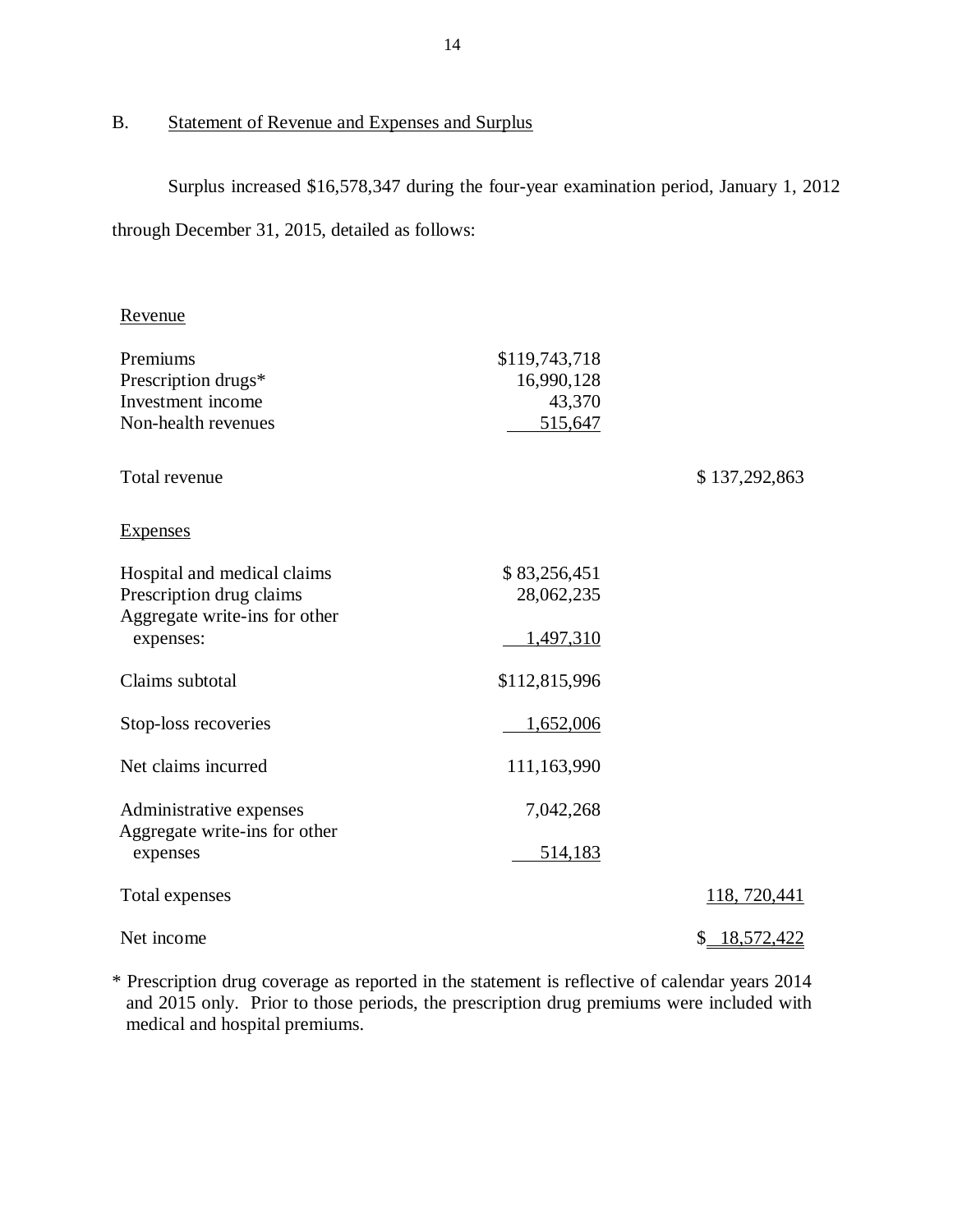| Surplus, per report on examination,<br>as of December 31, 2011 |                    |                    | \$1,249,619  |
|----------------------------------------------------------------|--------------------|--------------------|--------------|
|                                                                | Gain in<br>Surplus | Loss in<br>Surplus |              |
| Net income<br>Change in other surplus items                    | \$18,572,422       | \$1,994,075        |              |
| Net increase in surplus                                        |                    |                    | 16,578,347   |
| Surplus, per report on examination, as<br>of December 31, 2015 |                    |                    | \$17,827,966 |

## **4**. **CLAIMS PAYABLE**

 The examination analysis of the claims unpaid reserve was conducted in accordance with generally accepted actuarial principles and practices and was based on statistical information contained in the Plan's internal records and in its filed annual statements as verified during the examination. The examination reserve was based upon actual payments made through a point in time, plus an estimate for claims remaining unpaid at that date.

Section 4706(a)(1) of the New York Insurance Law states:

 "A reserve for payment of claims and expenses thereon reported but not yet paid, and claims and expenses thereon incurred but not yet reported which shall not be less than an amount equal to twenty-five percent of expected incurred claims and expenses thereon for the current plan year, unless a qualified actuary has demonstrated to the Superintendent's satisfaction that a less amount will be adequate."

 are reported and not yet paid and incurred but not yet reported. The amount of this reserve can be reduced with the approval of the Superintendent of Financial Services. The Consortium has been As such, the Plan is required to establish a reserve for payment of claims and expenses that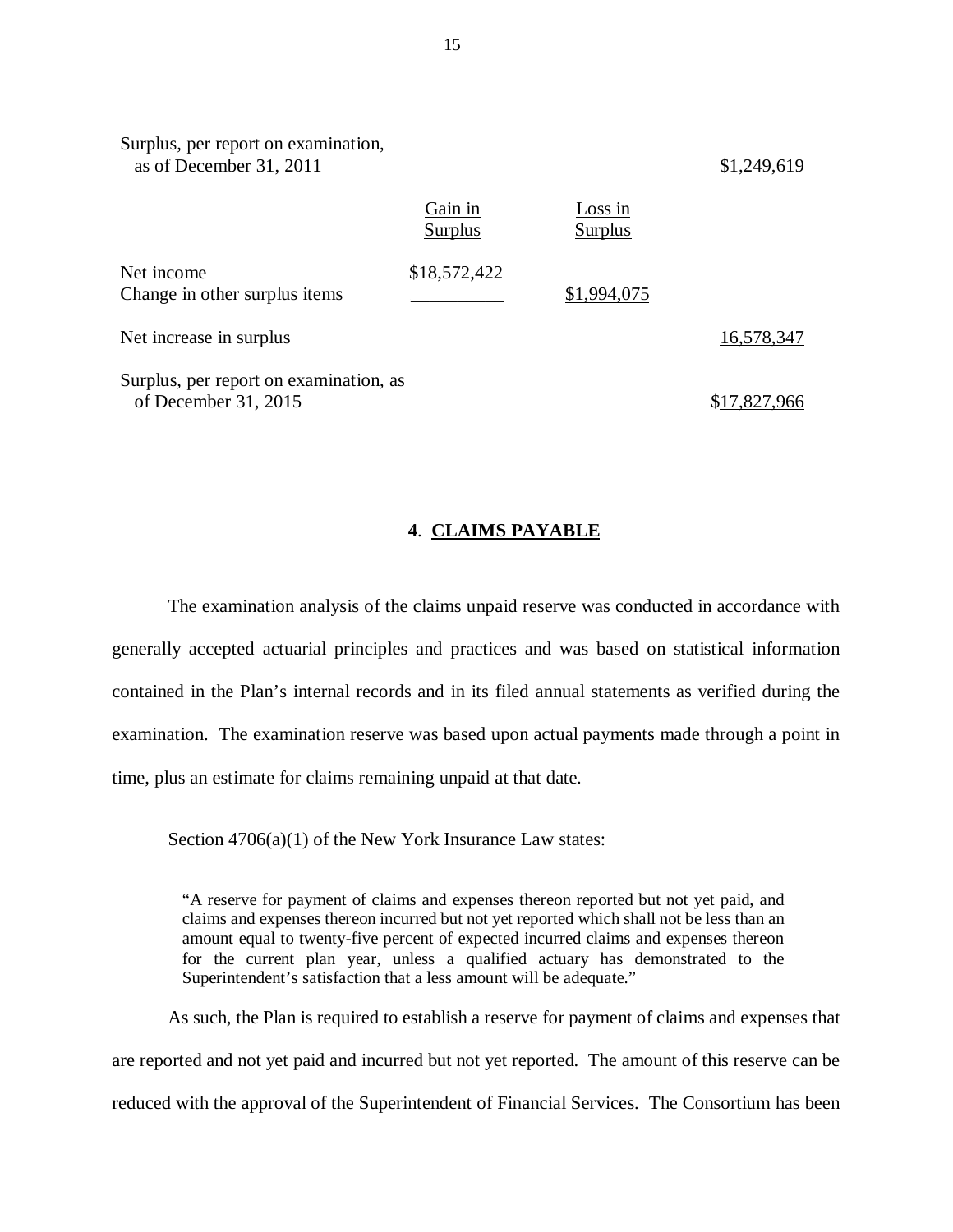given approval to estimate this reserve at twelve percent (12%) of the expected incurred claims (combined medical and prescription drugs) and expenses of the current plan year.

### **5. MARKET CONDUCT ACTIVITIES**

 In the course of this examination, a review was made of the manner in which the Plan conducts its business practices and fulfills its contractual obligations to subscribers and claimants. The review was general in nature and is not to be construed to encompass the more precise scope of a market conduct examination.

The general review was directed at practices of the Plan in the following areas:

- A. Claims processing
- B. Utilization review
- C. Record retention
- $\mathsf{A}$ . Claims Processing

Prompt Pay Law

Section 3224-a(a) of the New York Insurance Law states:

 "(a) Except in a case where the obligation of an insurer or an organization or corporation licensed or certified pursuant to article forty-three or forty-seven of this chapter or article forty-four of the public health law to pay a claim submitted by a policyholder or person covered under such policy ("covered person") or make a payment to a health care provider is not reasonably clear, or when there is a reasonable basis supported by specific information available for review by the superintendent that such claim or bill for health care services rendered was submitted fraudulently, such insurer or organization or corporation shall pay the claim to policyholder or covered person or make a payment to a health care provider within thirty days of receipt of a claim or bill for services rendered that is transmitted via the internet or electronic mail, or forty-five days of receipt of a claim or bill for services rendered that is submitted by other means, such as paper or facsimile."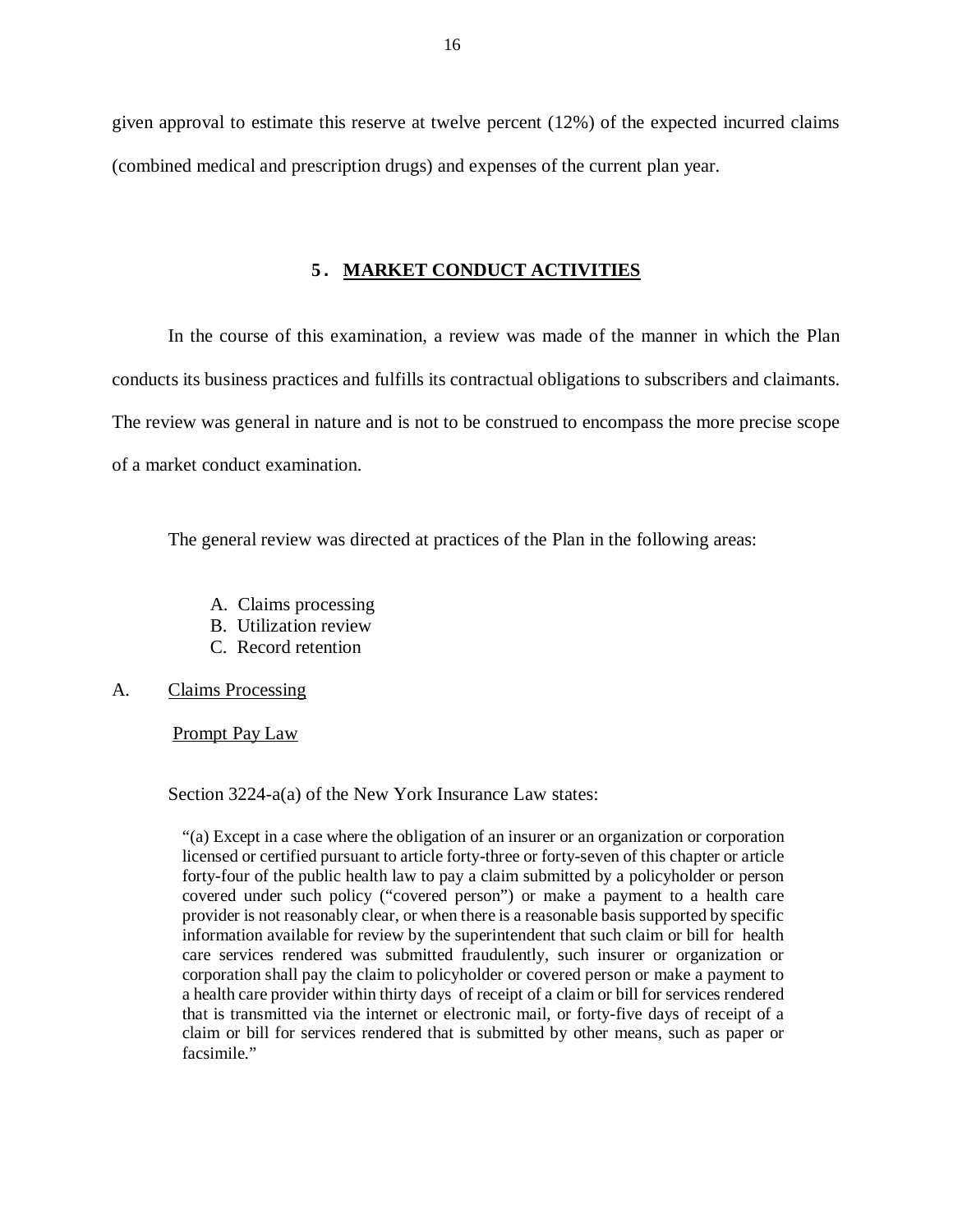The examiner performed a review to test for compliance with the requirements of Section 3224-a of the New York Insurance Law ("Prompt Pay Law") by using a statistical sampling methodology covering medical and hospital claims submitted to the Plan during the period January 1, 2015 through December 31, 2015. The review did not reveal any problem areas.

### B. Utilization Review ("UR")

 ProAct, Inc. has been designated as one of the Plan's utilization review agents. It was determined that ProAct, Inc. has not filed its utilization review plan with the Department, in violation of New York Insurance Law Sections 4901(a) and (b).

Section 4901(a) of the New York Insurance Law states:

 "Every utilization review agent shall biennially report to the superintendent of financial services, in a statement subscribed and affirmed as true under the penalties of perjury, the information required pursuant to subsection (b) of this section."

 It is recommended the Plan ensure that all utilization review agents that perform medical necessity reviews for its claimants comply with the filing requirements of Sections 4901(a) and (b) of the New York Insurance Law.

Section 4904(c) of the New York Insurance Law states in part:

 "…The utilization review agent must provide written acknowledgment of the filing of the appeal to the appealing party within fifteen days of such filing and shall make a determination with regard to the appeal within sixty days of the receipt of necessary information to conduct the appeal…"

 Excellus Health Plan Inc., ("Excellus"), an entity licensed pursuant to Article 43 of the New York Insurance Law, was also designated as one of the Plan's utilization review agents. A review of appeals administered by Excellus Health Plan, Inc. on behalf of the Plan's members, indicated that, in seven out of 49 utilization determinations that were reviewed by the examiner,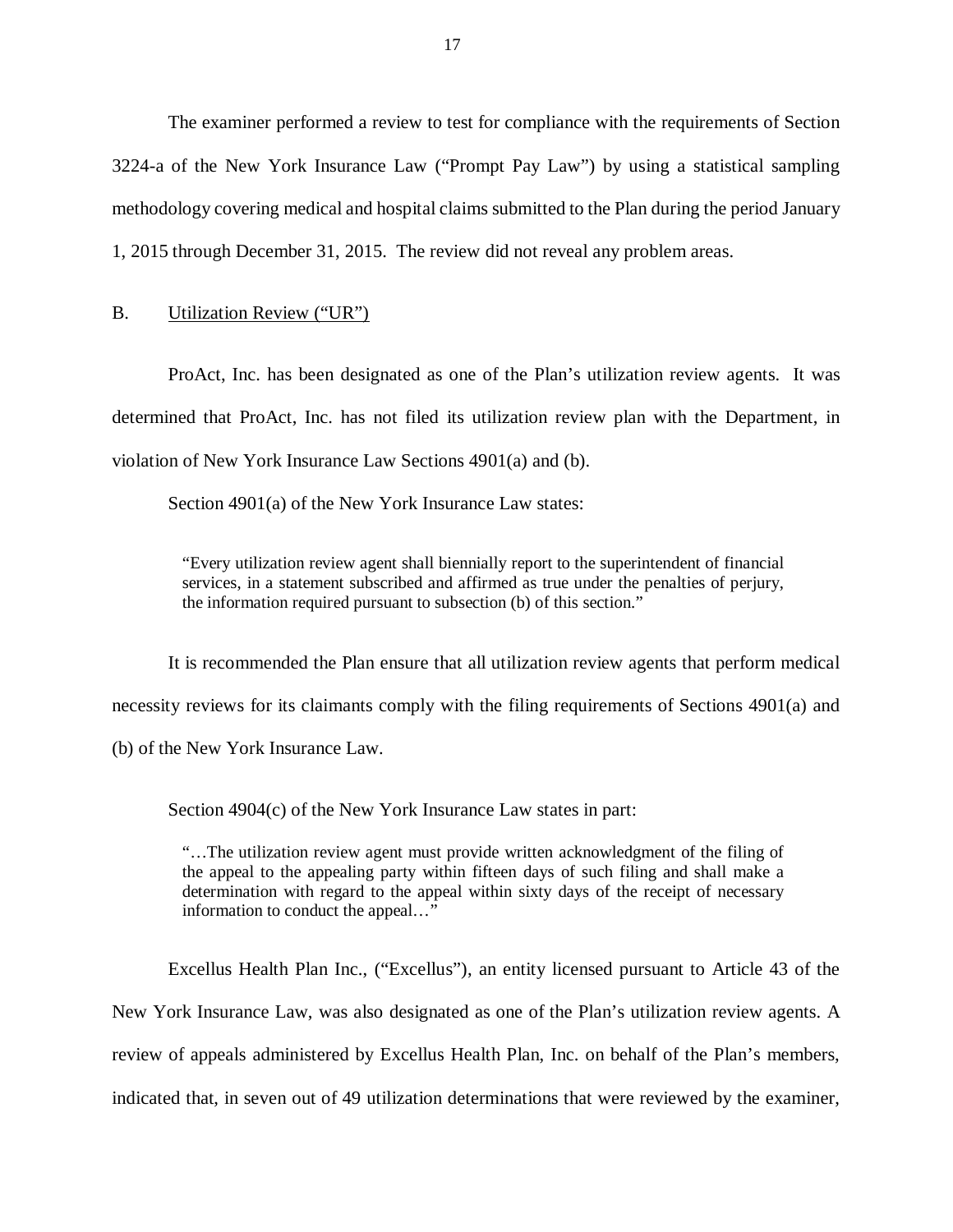Excellus did not provide written acknowledgment of the filing of the appeal to the appealing party within fifteen days of such filing, in violation of Section 4904(c) of the New York Insurance Law.

 It is recommended that the Plan ensure that all utilization review agents that perform medical necessity reviews for its claimants comply with the written acknowledgement of the appeal time frame requirement of Section 4904(c) of the New York Insurance Law.

#### C Record Retention

Part 243.2 (b)(2) of Insurance Regulation No. 152 states in part:

 "(b) Except as otherwise required by law or regulation, an insurer shall maintain:

 (2) An application where no policy or contract was issued for six calendar years or until after the filing of the report on examination in which the record was subject to review, whichever is longer."

 It was determined that the Plan did not comply with Part 243.2(b)(2) of Insurance Regulation No. 152, by failing to maintain applications in instances when no policy or contract was issued, for six calendar years or until after the filing of the report on examination in which the record was subject to review.

It is recommended that the Plan comply with Part 243.2(b)(2) of Insurance Regulation No.

 152 by maintaining all applications for coverage, regardless of whether a policy was actually issued. Such applications should be maintained for the greater of six calendar years or until after the filing of the report on examination in which the record was subject to review.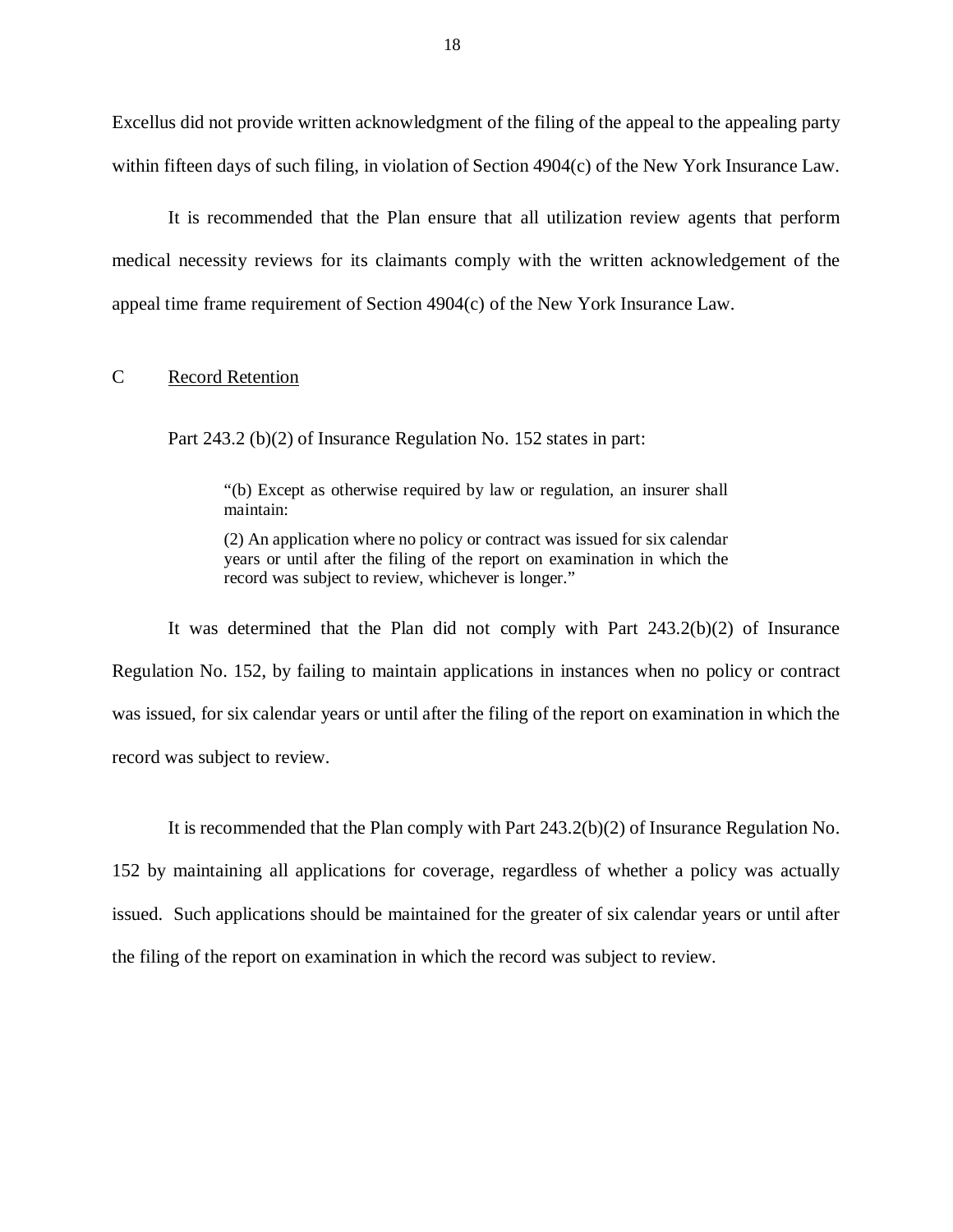## **6. COMPLIANCE WITH PRIOR REPORT ON EXAMINATION**

 number refers to the prior report on examination): The prior report on examination included nine recommendations detailed as follows (page

## **ITEM NO. PAGE NO.**

## Corporate Governance

 $\mathbf{1}$ . board of governors adopt written procedures that would require the board to obtain annual certification from either the Plan's internal auditor or its independent CPA firm to the effect that the Plan's responsible officers have implemented procedures adopted by the board. It is recommended that, as a prudent business practice, the

 *The Plan has complied with this recommendation.* 

2. Plan's board of governors obtain annual certifications from its third party claims administrators that claims are being processed in accordance with the Plan Document and applicable Department statutes, rules and regulations. It is recommended that, as a prudent business practice, the

## *The Plan has complied with this recommendation.*

 $\overline{3}$ . board of governors develop a plan for reviewing whether its TPA is paying its members claims in accordance with the Plan's contracts and the services Excellus is to provide. It is also recommended that the Plan's management and 8

 *The Plan has complied with this recommendation.* 

## Accounts and Records

 $\overline{4}$ . reserve in compliance with Section 4706(a)(5) of the New York Insurance Law. It is recommended that the Plan maintain its contingency 11

 *The Plan has complied with this recommendation.* 

7

8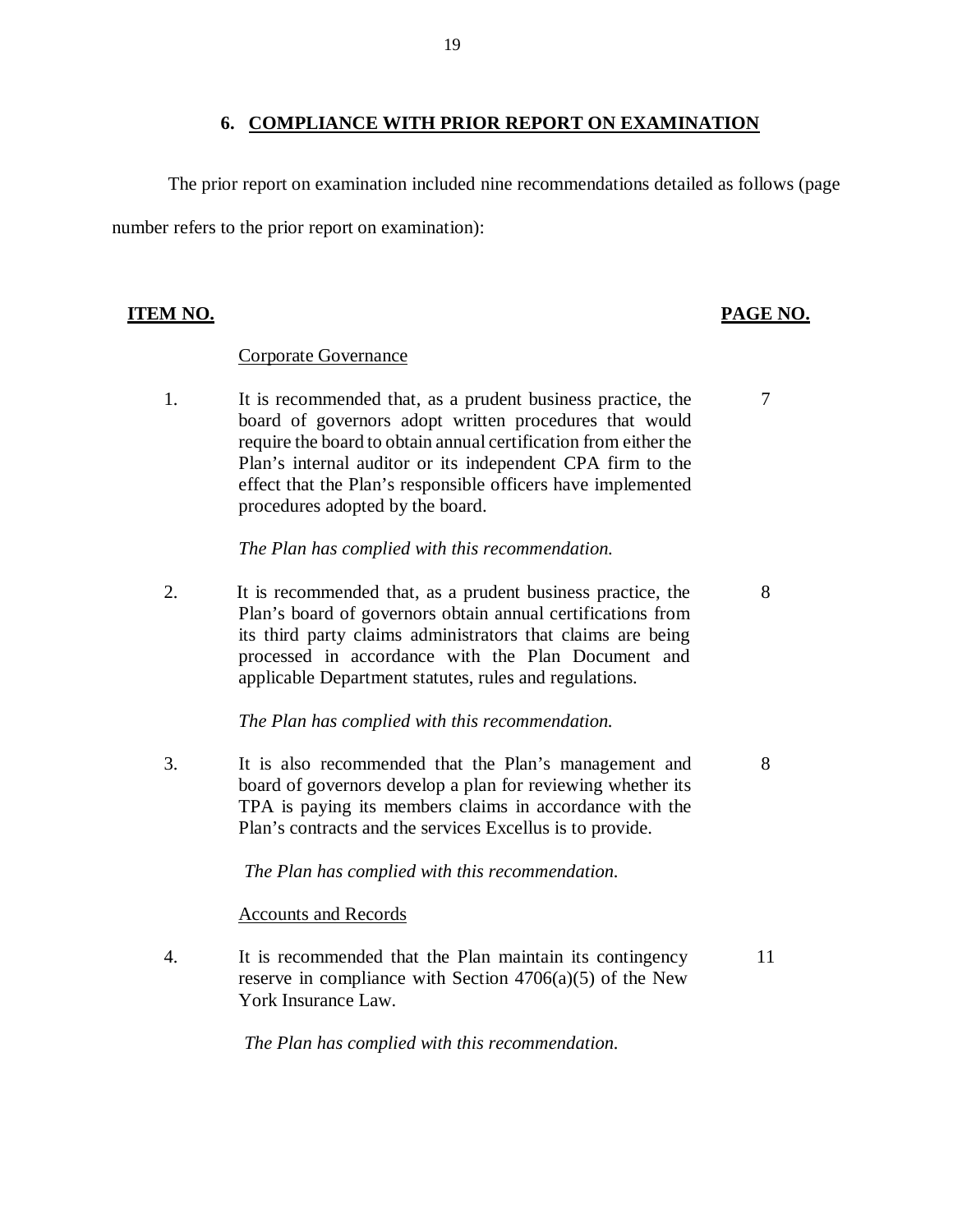## **ITEM NO.**

 $5<sub>1</sub>$  annual and quarterly statements in accordance with the annual and quarterly statements instructions and avoid the occasion to revise its filed statements. It is recommended that the Plan take steps to complete its 11

## *The Plan has complied with this recommendation.*

6. quarterly statement is submitted to the Department that the Plan complete the Jurat Page with the appropriate officers' signatures affixed and the amendment number included. It is also recommended that when a revised annual or 12

## *The Plan has complied with this recommendation.*

## Policy Forms/Benefits

 $7.$  benefits forms with the Department in compliance with the requirements of Sections 4709(b) and 3201(b)(1) of the New York Insurance Law. Further, it is recommended that the Plan refrain from issuing any policy benefits forms that have not been approved by the Department. It is recommended that the Plan file for approval its policy 19

## *The Plan has complied with these recommendations.*

### Complaints

8. maintain a complaint log in a manner consistent with Department (Insurance) Circular Letter No. 11 (1978). It is recommended that the Plan, as a good business practice, 20

 *The Plan has complied with this recommendation* 

## Utilization Review

 $9<sub>1</sub>$  of the New York Insurance Law and report the number of external appeals requested by its insureds and the outcomes of any such external appeals on an annual basis to the It is recommended that the Plan comply with Section 4916(b) 20 Superintendent.

 *The Plan has complied with this recommendation* 

## 20

## PAGE NO.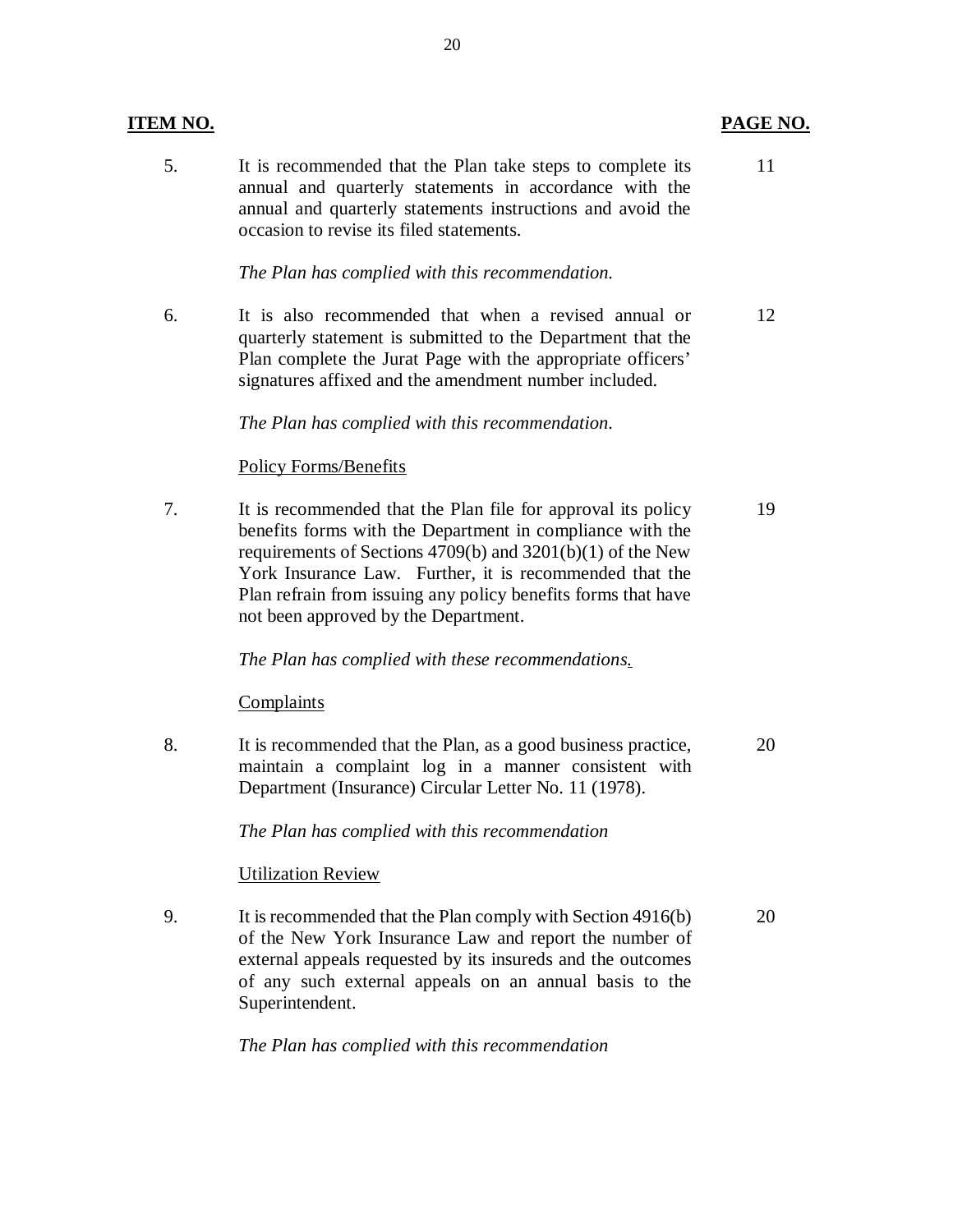## **7. SUMMARY OF COMMENTS AND RECOMMENDATIONS**

## **ITEM** PAGE NO.

## A. Corporate Governance

- i. It is recommended that the board members who are unable or unwilling to consistently attend meetings resign or be replaced. 7
- ii. It is recommended that the Plan comply with Section 4709(c) of the New York Insurance Law by including the required wording within its Plan Document and Summary Plan Description. 7
- iii. It is recommended that the Plan comply with Section 4709(a) of the New York Insurance Law by preparing and having approved unique plan documents and summary plan descriptions for all eligible members, to include both retirees and employees. 8

## B. Conflict of Interest Policy

 It is recommended that, as a good business practice, the Plan's board members, officers and key employees sign the established conflict of interest/code of ethics forms annually. 11

## C. **Utilization Review**

- i. It is recommended the Plan ensure that all utilization review agents that perform medical necessity reviews for its claimants comply with the filing requirements of Sections 4901(a) and (b) of the New York Insurance Law. 17
- ii. It is recommended the Plan ensure that all utilization review agents that perform medical necessity reviews for its claimants comply with the written acknowledgement of the appeal time frame requirement of Section 4904(c) of the New York Insurance Law. 18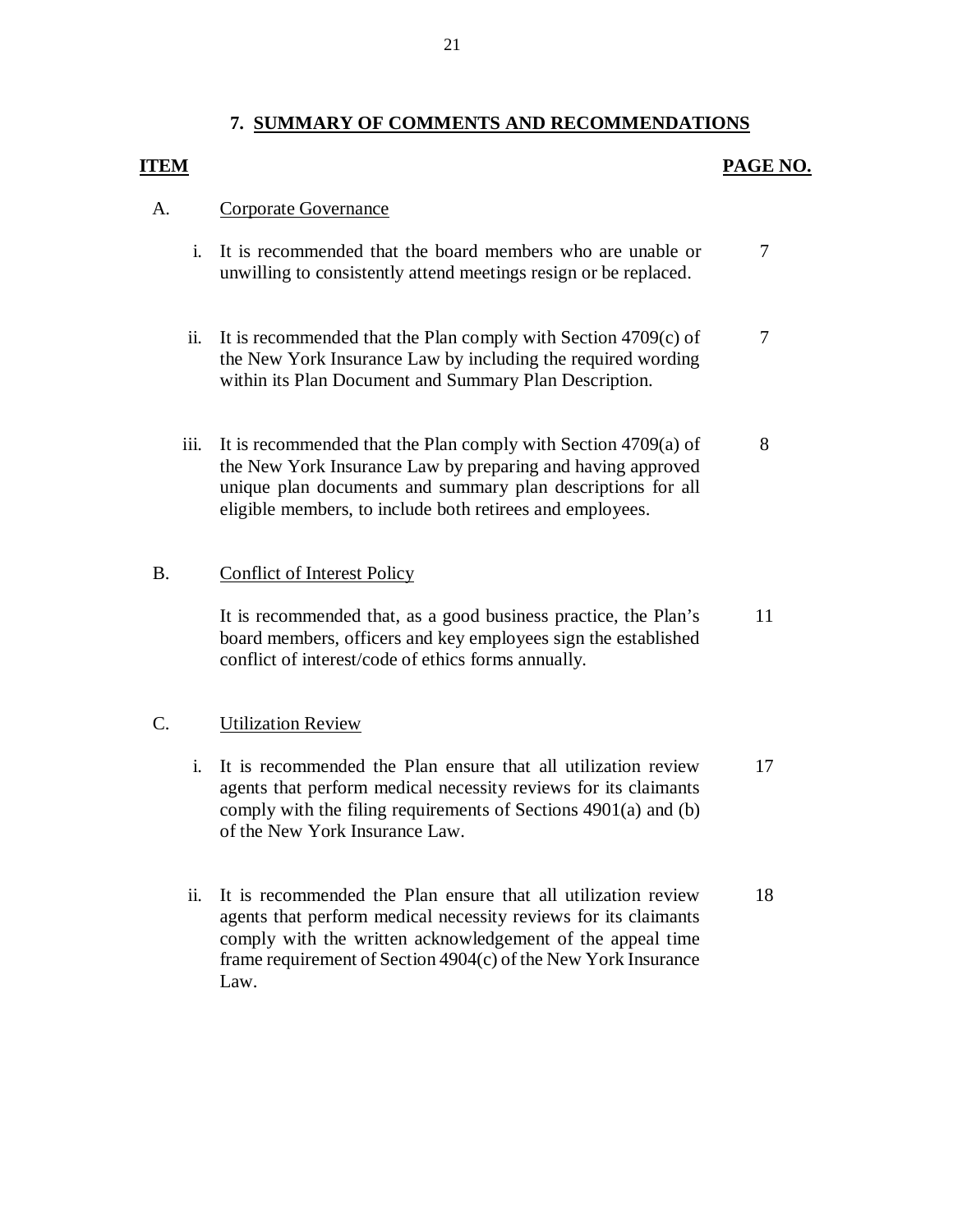## **ITEM PAGE NO.**

18

#### D. **Record Retention**

 It is recommended that the Plan comply with Part 243.2(b)(2) of Insurance Regulation No. 152 and maintain all applications for coverage, regardless of whether a policy was actually issued. Such applications should be maintained for six calendar years or until after the filing of the report on examination in which the record was subject to review.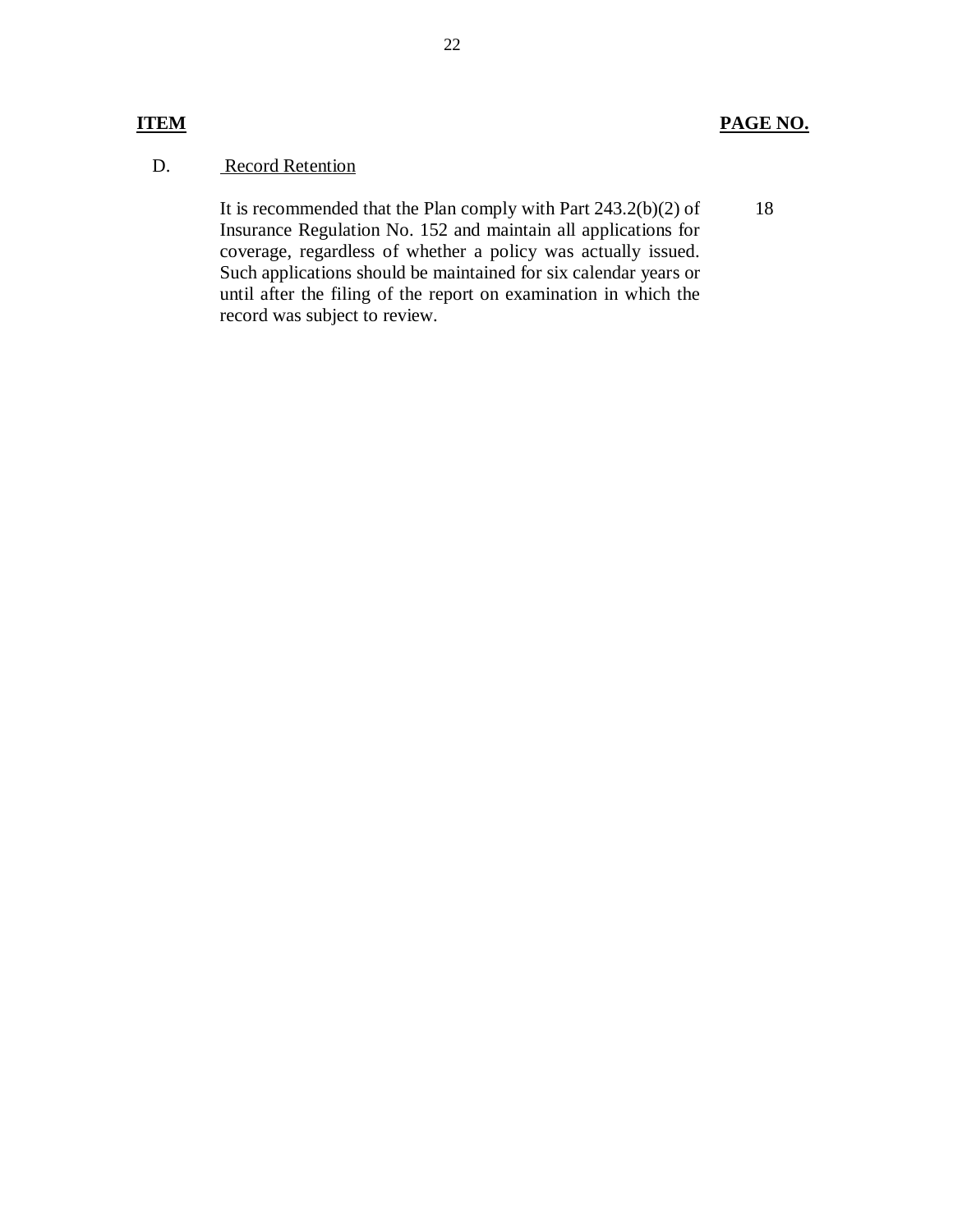Respectfully submitted,

Charles J. McBurnie Insurance Examiner

\_\_\_\_\_\_\_\_\_\_\_\_\_\_\_\_\_\_\_\_\_\_\_\_\_\_\_\_

STATE OF NEW YORK ) COUNTY OF NEW YORK ) ) SS. )

 Charles J. McBurnie**,** being duly sworn, deposes and says that the foregoing submitted report is true to the best of his knowledge and belief.

Charles J. McBurnie

\_\_\_\_\_\_\_\_\_\_\_\_\_\_\_\_\_\_\_\_\_\_\_\_\_\_\_\_\_

 Subscribed and sworn to before me This \_\_\_\_\_ day of \_\_\_\_\_\_\_\_\_2018